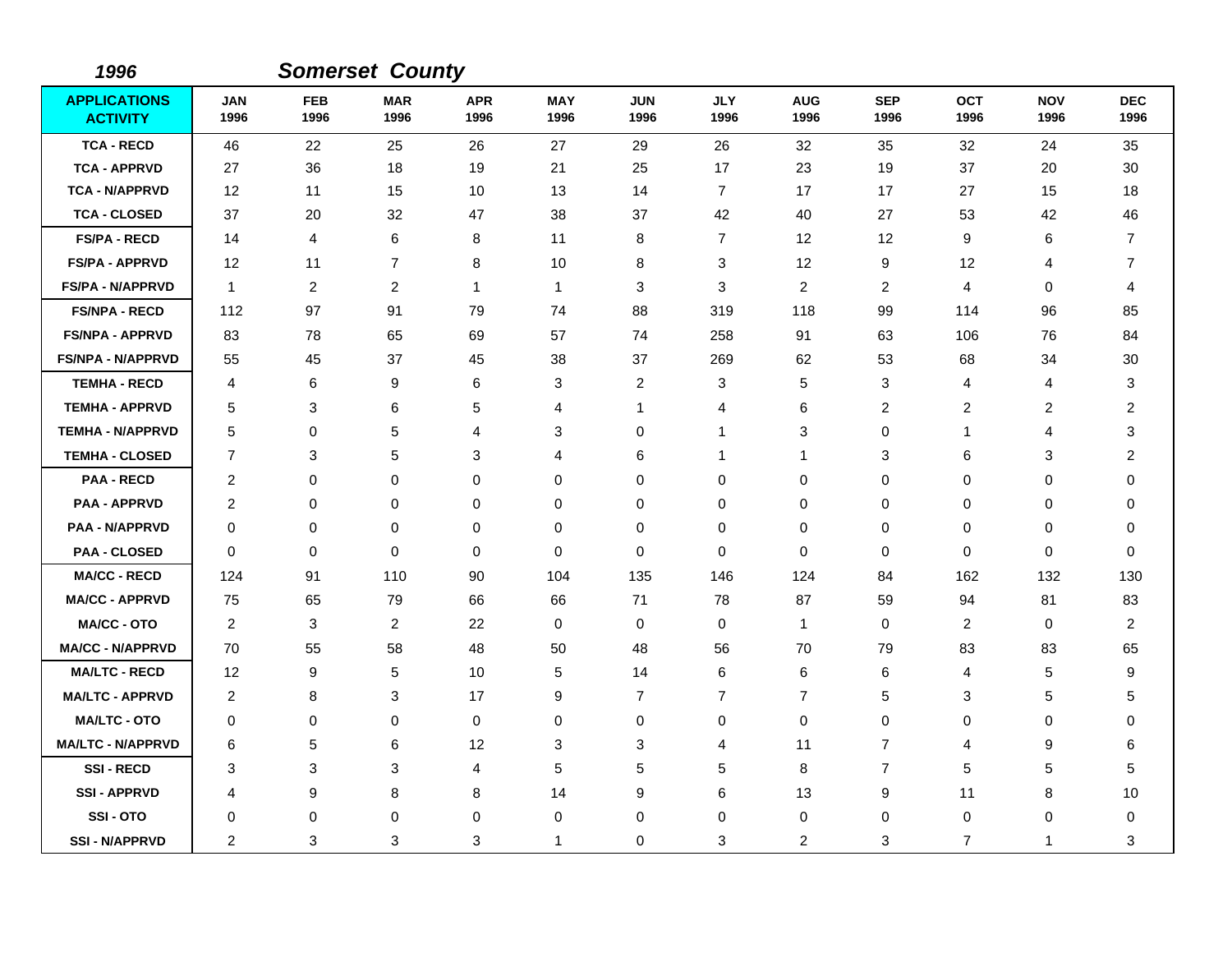| 1996                             |                    |                    | <b>Somerset County</b> |                    |                    |                    |                         |                    |                    |                    |                    |                    |
|----------------------------------|--------------------|--------------------|------------------------|--------------------|--------------------|--------------------|-------------------------|--------------------|--------------------|--------------------|--------------------|--------------------|
| <b>CASELOAD</b><br><b>COUNTS</b> | <b>JAN</b><br>1996 | <b>FEB</b><br>1996 | <b>MAR</b><br>1996     | <b>APR</b><br>1996 | <b>MAY</b><br>1996 | <b>JUN</b><br>1996 | <b>JLY</b><br>1996      | <b>AUG</b><br>1996 | <b>SEP</b><br>1996 | <b>OCT</b><br>1996 | <b>NOV</b><br>1996 | <b>DEC</b><br>1996 |
| <b>TCA - CASE/PAID</b>           | 491                | 506                | 494                    | 473                | 459                | 455                | 437                     | 428                | 424                | 420                | 400                | 396                |
| <b>TCA - ADULT/RECIP</b>         | 448                | 471                | 456                    | 437                | 415                | 408                | 388                     | 376                | 371                | 372                | 354                | 351                |
| <b>TCA - CHILD/RECIP</b>         | 862                | 887                | 872                    | 831                | 800                | 783                | 755                     | 742                | 734                | 722                | 684                | 693                |
| <b>TCA - TOTAL/RECIP</b>         | 1,310              | 1,358              | 1,328                  | 1,268              | 1,215              | 1,191              | 1,143                   | 1,118              | 1,105              | 1,094              | 1,038              | 1,044              |
| <b>TCA - NET/EXPEND</b>          | \$146,642          | \$152,212          | \$150,667              | \$142,544          | \$138,618          | \$136,093          | \$130,789               | \$126,865          | \$127,226          | \$121,418          | \$118,895          | \$118,220          |
| <b>FS/PA - H/HOLD CERT</b>       | 556                | 567                | 581                    | 567                | 559                | 561                | 551                     | 550                | 543                | 540                | 527                | 509                |
| <b>FS/PA - H/HOLD PART</b>       | 556                | 563                | 580                    | 567                | 558                | 561                | 551                     | 549                | 542                | 540                | 525                | 508                |
| <b>FS/PA - INDVD PART</b>        | 2,679              | 1,279              | 1,330                  | 1,268              | 1,235              | 1,220              | 1,177                   | 1,169              | 1,141              | 1,138              | 1,087              | 1,045              |
| <b>FS/NPA - H/HOLD CERT</b>      | 896                | 907                | 890                    | 901                | 882                | 861                | 1,008                   | 847                | 834                | 866                | 875                | 912                |
| <b>FS/NPA - H/HOLD PART</b>      | 893                | 890                | 882                    | 893                | 870                | 847                | 992                     | 839                | 828                | 855                | 867                | 902                |
| <b>FS/NPA - INDVD PART</b>       | 2,084              | 2,083              | 2,064                  | 2,081              | 2,019              | 1,995              | 2,254                   | 1,986              | 1,965              | 1,996              | 1,997              | 2,094              |
| <b>FS/TOTAL - ISSUED</b>         | \$243,524          | \$245,542          | \$245,950              | \$238,176          | \$229,918          | \$227,345          | \$237,209               | \$216,691          | \$212,740          | \$222,880          | \$213,386          | \$216,057          |
| <b>GPA/PW - CASE/PAID</b>        | 2                  | $\overline{c}$     | $\overline{7}$         | 3                  | 10                 | 0                  | $\overline{\mathbf{c}}$ | 0                  | 0                  | $\mathbf{1}$       | $\mathbf{1}$       | 1                  |
| <b>TEMHA - CASE/PAID</b>         | $\overline{7}$     | 32                 | 39                     | 37                 | 30                 | 33                 | 42                      | 41                 | 44                 | 42                 | 37                 | 36                 |
| <b>TEMHA - RECIP</b>             | 6                  | 28                 | 39                     | 35                 | 32                 | 33                 | 40                      | 40                 | 43                 | 37                 | 37                 | 36                 |
| <b>TEMHA - NET/EXPEND</b>        | \$711              | \$2,014            | \$3,282                | \$852              | \$5,394            | \$3,300            | \$3,700                 | (\$9,970)          | (\$2,198)          | \$4,469            | (\$1,351)          | \$3,625            |
| <b>PAA - CASE/PAID</b>           | 9                  | 8                  | 8                      | 8                  | 8                  | 8                  | 8                       | 8                  | 8                  | 8                  | 8                  | 8                  |
| <b>PAA - RECIP</b>               | 9                  | 8                  | 8                      | 8                  | 8                  | 8                  | 8                       | 8                  | 8                  | 8                  | 8                  | 8                  |
| <b>PAA - NET/EXPEND</b>          | \$2,894            | \$2,813            | \$2,813                | \$2,813            | \$2,813            | \$2,813            | \$2,813                 | \$2,813            | \$2,834            | \$2,834            | \$2,834            | \$2,834            |
| <b>MA\CC - CUC</b>               | 702                | 732                | 726                    | 759                | 732                | 782                | 753                     | 776                | 792                | 759                | 819                | 795                |
| <b>MA\CC - SPEND DOWN</b>        | 9                  | 14                 | 18                     | 20                 | 17                 | 19                 | 12                      | 10                 | 12                 | 14                 | 19                 | 14                 |
| <b>MA\LTC - CUC</b>              | 186                | 191                | 184                    | 195                | 191                | 191                | 193                     | 188                | 191                | 185                | 187                | 187                |
| <b>MAILTC - SPEND DOWN</b>       | $\mathbf 0$        | 0                  | 0                      | 0                  | $\mathbf 0$        | $\mathbf 0$        | 0                       | 0                  | $\mathbf 0$        | 0                  | $\mathbf 0$        | 0                  |
| SSI-CUC                          | 679                | 681                | 678                    | 675                | 680                | 682                | 680                     | 682                | 681                | 678                | 685                | 675                |
| <b>TCA - RECONS</b>              | 51                 | 62                 | 69                     | 59                 | 81                 | 59                 | 49                      | 74                 | 51                 | 45                 | 64                 | 44                 |
| <b>PAA - RECONS</b>              | $\Omega$           | $\mathbf{1}$       | $\mathbf 0$            | $\Omega$           | 0                  | $\Omega$           | $\Omega$                | $\mathbf{1}$       | $\mathbf{1}$       | $\mathbf 1$        | $\mathbf{1}$       | 0                  |
| <b>PA/FS - RECONS</b>            | 72                 | 79                 | 93                     | 76                 | 110                | 77                 | 72                      | 78                 | 60                 | 66                 | 92                 | 56                 |
| <b>NPA/FS - RECONS</b>           | 87                 | 81                 | 92                     | 75                 | 91                 | 59                 | 63                      | 56                 | 83                 | 70                 | 75                 | 71                 |
| <b>MA/CC - RECONS</b>            | 63                 | 53                 | 61                     | 63                 | 55                 | 55                 | 52                      | 41                 | 63                 | 43                 | 50                 | 60                 |
| <b>MA/LTC - RECONS</b>           | 4                  | 5                  | $\overline{7}$         | 6                  | 8                  | 4                  | 1                       | 5                  | 5                  | $\overline{2}$     | 4                  | 3                  |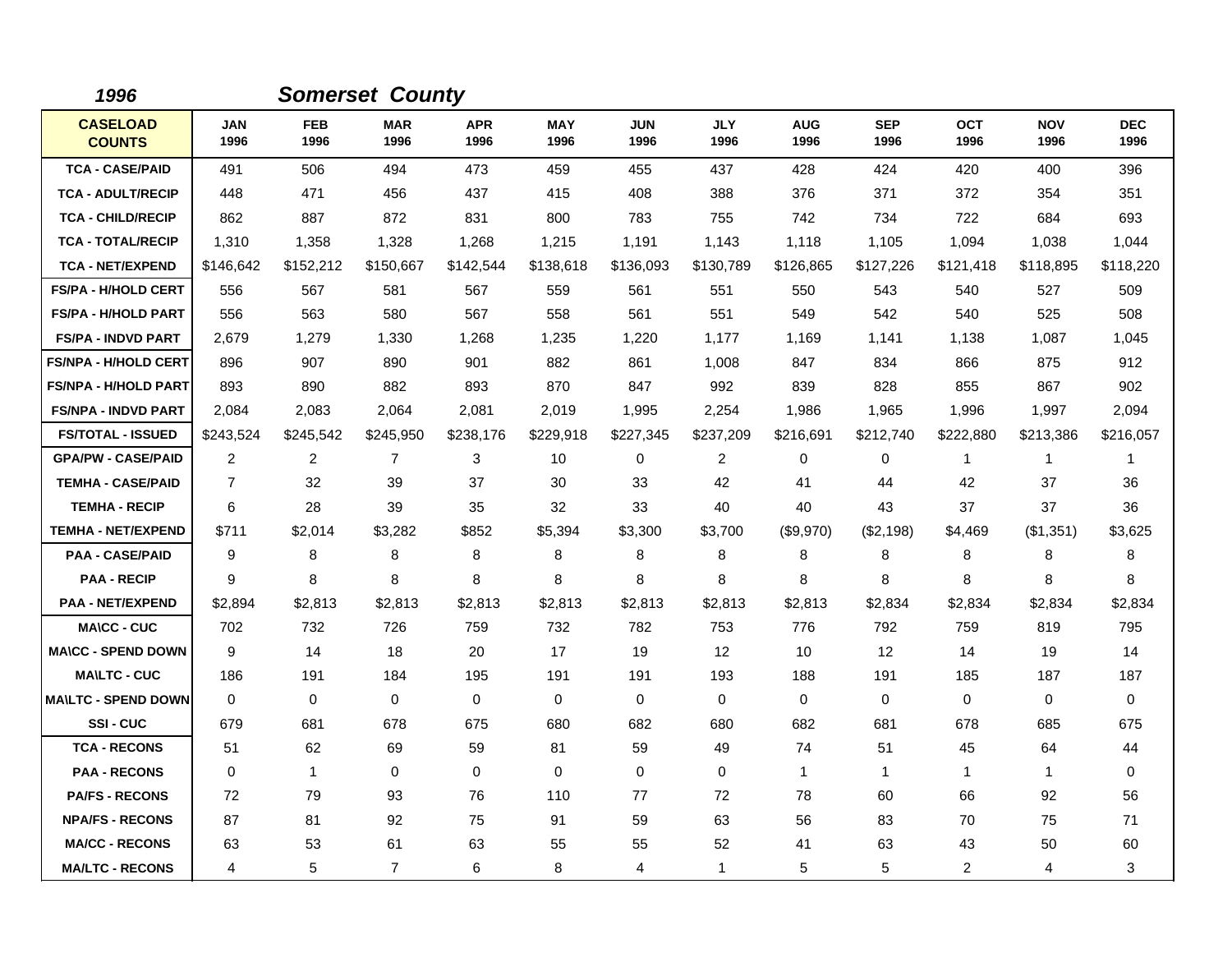| 1997                                   |                    |                    | <b>Somerset County</b> |                    |                    |                    |                    |                    |                    |                    |                    |                    |
|----------------------------------------|--------------------|--------------------|------------------------|--------------------|--------------------|--------------------|--------------------|--------------------|--------------------|--------------------|--------------------|--------------------|
| <b>APPLICATIONS</b><br><b>ACTIVITY</b> | <b>JAN</b><br>1997 | <b>FEB</b><br>1997 | <b>MAR</b><br>1997     | <b>APR</b><br>1997 | <b>MAY</b><br>1997 | <b>JUN</b><br>1997 | <b>JLY</b><br>1997 | <b>AUG</b><br>1997 | <b>SEP</b><br>1997 | <b>OCT</b><br>1997 | <b>NOV</b><br>1997 | <b>DEC</b><br>1997 |
| <b>TCA - RECD</b>                      | 41                 | 19                 | 24                     | 40                 | 25                 | 25                 | 42                 | 35                 | 18                 | 32                 | 17                 | 35                 |
| <b>TCA - APPRVD</b>                    | 23                 | 16                 | 13                     | $12 \,$            | 20                 | 12                 | 15                 | 23                 | 16                 | 21                 | 14                 | 21                 |
| <b>TCA - N/APPRVD</b>                  | 22                 | 24                 | 17                     | 23                 | 23                 | 18                 | 21                 | 23                 | 15                 | 13                 | 14                 | 19                 |
| <b>TCA - CLOSED</b>                    | 45                 | 34                 | 42                     | 37                 | 47                 | 54                 | 66                 | 51                 | 26                 | 26                 | 36                 | 29                 |
| <b>FS/PA - RECD</b>                    | 8                  | 8                  | 6                      | 13                 | 8                  | $\overline{7}$     | 15                 | 9                  | $\overline{7}$     | 14                 | $\overline{c}$     | 5                  |
| <b>FS/PA - APPRVD</b>                  | 8                  | 10                 | 5                      | 5                  | 8                  | $\overline{7}$     | 10                 | 6                  | 9                  | 17                 | 4                  | 5                  |
| <b>FS/PA - N/APPRVD</b>                | 3                  | 4                  | 1                      | 3                  | 6                  | $\mathbf{1}$       | $\mathbf{1}$       | 5                  | $\mathbf 0$        | $\overline{4}$     | 3                  | 1                  |
| <b>FS/NPA - RECD</b>                   | 116                | 87                 | 69                     | 65                 | 70                 | 74                 | 214                | 94                 | 93                 | 120                | 108                | 89                 |
| <b>FS/NPA - APPRVD</b>                 | 74                 | 80                 | 67                     | 50                 | 50                 | 62                 | 153                | 73                 | 74                 | 104                | 102                | 84                 |
| <b>FS/NPA - N/APPRVD</b>               | 30                 | 38                 | 30                     | 16                 | 29                 | 31                 | 149                | 50                 | 40                 | 35                 | 31                 | 34                 |
| <b>TEMHA - RECD</b>                    | $\overline{2}$     | 3                  | $\overline{c}$         | 3                  | $\mathbf{1}$       | 3                  | 3                  | 4                  | -1                 | 6                  | 7                  | 2                  |
| <b>TEMHA - APPRVD</b>                  | $\mathbf{1}$       | 3                  | 1                      | $\overline{2}$     | $\mathbf{1}$       | $\mathbf 0$        | 2                  | -1                 | -1                 | 4                  | 6                  | 0                  |
| <b>TEMHA - N/APPRVD</b>                | $\overline{c}$     | $\pmb{0}$          | 0                      | $\overline{c}$     | 1                  | 0                  | 4                  | 3                  | -1                 | 1                  | $\boldsymbol{2}$   | $\overline{c}$     |
| <b>TEMHA - CLOSED</b>                  | 8                  | 6                  | 5                      | 3                  | 3                  | $\mathbf{1}$       | 3                  | -1                 | $\overline{c}$     | $\overline{c}$     | $\overline{7}$     | 3                  |
| <b>PAA - RECD</b>                      | 0                  | $\mathbf 0$        | 0                      | $\mathbf 0$        | 0                  | $\mathbf 0$        | 0                  | $\mathbf 0$        | 0                  | $\Omega$           | $\mathbf 0$        | 0                  |
| <b>PAA - APPRVD</b>                    | 0                  | 0                  | 0                      | 0                  | 0                  | 0                  | 0                  | 0                  | 0                  | 0                  | 0                  | 0                  |
| <b>PAA - N/APPRVD</b>                  | 0                  | 0                  | 0                      | $\mathbf 0$        | 0                  | $\mathbf 0$        | 0                  | 0                  | 0                  | 0                  | 0                  | 0                  |
| <b>PAA - CLOSED</b>                    | 0                  | 0                  | 0                      | 0                  | 0                  | $\mathbf 0$        | 0                  | 0                  | 0                  | 0                  | 0                  | 0                  |
| <b>MA/CC - RECD</b>                    | 141                | 115                | 139                    | 144                | 135                | 162                | 157                | 132                | 130                | 162                | 139                | 136                |
| <b>MA/CC - APPRVD</b>                  | 86                 | 75                 | 93                     | 91                 | 84                 | 95                 | 81                 | 79                 | 86                 | 126                | 98                 | 100                |
| <b>MA/CC - OTO</b>                     | 3                  | 1                  | $\overline{c}$         | $\mathbf{1}$       | $\mathbf{1}$       | $\mathbf 0$        | 0                  | $\mathbf{1}$       | $\overline{1}$     | $\mathbf{1}$       | 0                  | $\mathbf 0$        |
| <b>MA/CC - N/APPRVD</b>                | 86                 | 69                 | 81                     | 77                 | 72                 | 96                 | 87                 | 60                 | 80                 | 10                 | 67                 | 107                |
| <b>MA/LTC - RECD</b>                   | 5                  | 1                  | 9                      | 10                 | 3                  | 5                  | 8                  | 8                  | 8                  | 5                  | 5                  | 5                  |
| <b>MA/LTC - APPRVD</b>                 | 6                  | 4                  | 8                      | 8                  | 10                 | 6                  | $\overline{7}$     | 3                  | 9                  | $\overline{7}$     | 6                  | 6                  |
| <b>MA/LTC - OTO</b>                    | 0                  | $\mathbf 0$        | 0                      | 0                  | 0                  | $\mathbf 0$        | 0                  | $\mathbf 0$        | 0                  | 0                  | $\mathbf 0$        | 0                  |
| <b>MA/LTC - N/APPRVD</b>               | 6                  | 5                  | $\overline{7}$         | 10                 | 11                 | 15                 | 13                 | 14                 | 5                  | 10                 | 11                 | 14                 |
| <b>SSI-RECD</b>                        | $\overline{7}$     | $\overline{4}$     | 6                      | 4                  | 6                  | 4                  | 6                  | 6                  | 5                  | 6                  | 3                  | 5                  |
| <b>SSI-APPRVD</b>                      | 11                 | $\overline{7}$     | 8                      | 8                  | 10                 | $\overline{7}$     | 5                  | $\overline{7}$     | 12                 | 8                  | 10                 | 7                  |
| SSI-OTO                                | 0                  | 0                  | 0                      | 0                  | 0                  | 0                  | 0                  | 0                  | 0                  | 0                  | 0                  | 0                  |
| <b>SSI-N/APPRVD</b>                    | 8                  | 2                  | 5                      | 3                  | 8                  | 5                  | 3                  | 3                  | 7                  | 4                  | 5                  | 3                  |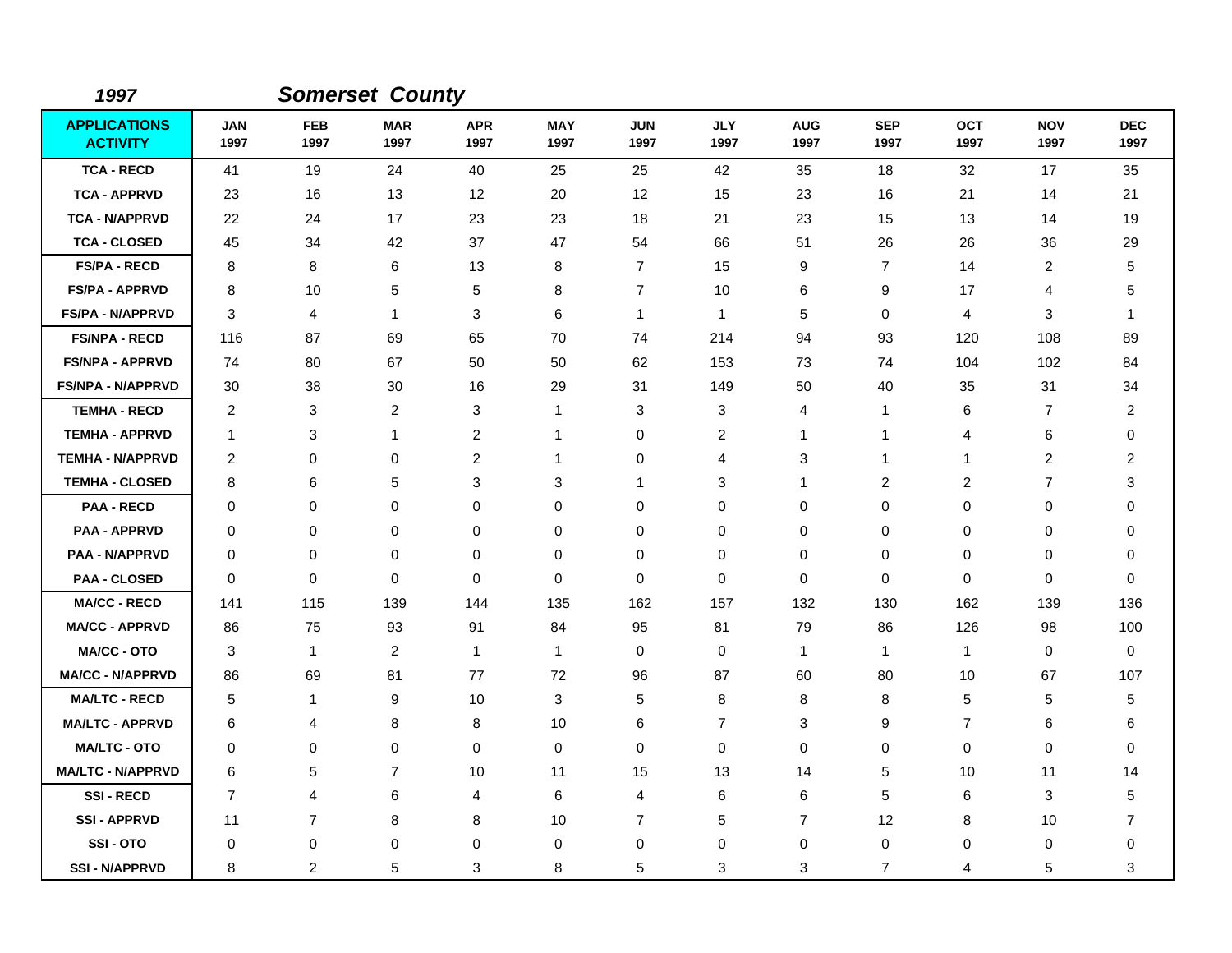| 1997                             |                    |                    | <b>Somerset County</b> |                    |                    |                    |                    |                    |                    |                    |                    |                    |
|----------------------------------|--------------------|--------------------|------------------------|--------------------|--------------------|--------------------|--------------------|--------------------|--------------------|--------------------|--------------------|--------------------|
| <b>CASELOAD</b><br><b>COUNTS</b> | <b>JAN</b><br>1997 | <b>FEB</b><br>1997 | <b>MAR</b><br>1997     | <b>APR</b><br>1997 | <b>MAY</b><br>1997 | <b>JUN</b><br>1997 | <b>JLY</b><br>1997 | <b>AUG</b><br>1997 | <b>SEP</b><br>1997 | <b>OCT</b><br>1997 | <b>NOV</b><br>1997 | <b>DEC</b><br>1997 |
| <b>TCA - CASE/PAID</b>           | 381                | 363                | 345                    | 327                | 305                | 269                | 230                | 207                | 201                | 198                | 187                | 184                |
| <b>TCA - ADULT/RECIP</b>         | 349                | 330                | 313                    | 291                | 274                | 235                | 199                | 177                | 167                | 159                | 156                | 155                |
| <b>TCA - CHILD/RECIP</b>         | 668                | 629                | 603                    | 569                | 543                | 484                | 415                | 386                | 368                | 349                | 338                | 334                |
| <b>TCA - TOTAL/RECIP</b>         | 1,017              | 959                | 916                    | 860                | 817                | 719                | 614                | 563                | 535                | 508                | 494                | 489                |
| <b>TCA - NET/EXPEND</b>          | \$116,095          | \$110,113          | \$103,730              | \$97,616           | \$90,979           | \$80,540           | \$72,108           | \$73,479           | \$65,187           | \$58,817           | \$63,668           | \$68,711           |
| <b>FS/PA - H/HOLD CERT</b>       | 504                | 489                | 477                    | 448                | 429                | 401                | 382                | 357                | 328                | 340                | 328                | 321                |
| <b>FS/PA - H/HOLD PART</b>       | 503                | 488                | 476                    | 448                | 428                | 401                | 381                | 357                | 328                | 338                | 327                | 321                |
| <b>FS/PA - INDVD PART</b>        | 1,055              | 1,002              | 989                    | 924                | 867                | 800                | 757                | 687                | 610                | 609                | 573                | 554                |
| <b>FS/NPA - H/HOLD CERT</b>      | 900                | 918                | 906                    | 887                | 883                | 878                | 912                | 866                | 821                | 851                | 879                | 912                |
| <b>FS/NPA - H/HOLD PART</b>      | 893                | 913                | 902                    | 885                | 877                | 875                | 876                | 859                | 817                | 842                | 871                | 906                |
| <b>FS/NPA - INDVD PART</b>       | 2,036              | 2,096              | 2,054                  | 2,049              | 2,041              | 2,059              | 2,062              | 2,015              | 1,962              | 2,031              | 2,091              | 2,163              |
| <b>FS/TOTAL - ISSUED</b>         | \$211,683          | \$210,622          | \$207,982              | \$199,414          | \$193,702          | \$188,287          | \$180,861          | \$172,628          | \$163,130          | \$174,315          | \$174,128          | \$183,794          |
| <b>GPA/PW - CASE/PAID</b>        | 0                  | 0                  | 0                      | 0                  | 0                  | 0                  | 0                  | 0                  | 0                  | 0                  | 0                  | 0                  |
| <b>TEMHA - CASE/PAID</b>         | 34                 | 29                 | 27                     | 26                 | 23                 | 22                 | 27                 | 24                 | 25                 | 28                 | 29                 | 23                 |
| <b>TEMHA - RECIP</b>             | 30                 | 28                 | 26                     | 25                 | 23                 | 22                 | 24                 | 23                 | 24                 | 25                 | 26                 | 23                 |
| <b>TEMHA - NET/EXPEND</b>        | \$4,801            | -\$4,868           | \$1,767                | \$589              | $-$1,074$          | \$2,194            | \$601              | \$2,194            | \$2,415            | $-$4,375$          | -\$5,460           | $-$376$            |
| <b>PAA - CASE/PAID</b>           | 8                  | 8                  | 8                      | 8                  | 8                  | 8                  | 8                  | 8                  | 8                  | 8                  | 8                  | 8                  |
| <b>PAA - RECIP</b>               | 8                  | 8                  | 8                      | 8                  | 8                  | 8                  | 8                  | 8                  | 8                  | 8                  | 8                  | 8                  |
| <b>PAA - NET/EXPEND</b>          | \$2,775            | \$2,775            | \$2,775                | \$2,775            | \$2,775            | \$2,775            | \$2,775            | \$2,775            | \$2,775            | \$2,775            | \$2,774            | \$2,774            |
| <b>MA\CC - CUC</b>               | 828                | 871                | 841                    | 902                | 887                | 945                | 910                | 951                | 995                | 980                | 1,055              | 995                |
| <b>MA\CC - SPEND DOWN</b>        | 16                 | 20                 | 13                     | 15                 | 8                  | 14                 | 17                 | 14                 | 16                 | 11                 | 16                 | 15                 |
| <b>MA\LTC - CUC</b>              | 188                | 188                | 181                    | 185                | 184                | 192                | 183                | 176                | 181                | 178                | 181                | 172                |
| <b>MAILTC - SPEND DOWN</b>       | 0                  | 0                  | $\mathbf 0$            | $\mathbf 0$        | 0                  | $\mathbf 0$        | $\mathbf 0$        | 0                  | $\mathbf 0$        | 0                  | $\mathbf 0$        | $\mathbf 0$        |
| SSI-CUC                          | 683                | 688                | 686                    | 688                | 691                | 698                | 694                | 697                | 702                | 699                | 703                | 700                |
| <b>TCA - RECONS</b>              | 39                 | 52                 | 51                     | 50                 | 49                 | 30                 | 24                 | 22                 | 38                 | 26                 | 25                 | 15                 |
| <b>PAA - RECONS</b>              | 0                  | $\mathbf{1}$       | $\mathbf 0$            | $\mathbf{1}$       | 0                  | $\mathbf 0$        | $\mathbf{1}$       | 0                  | $\mathbf 0$        | $\mathbf 1$        | $\mathbf{1}$       | 0                  |
| <b>PA/FS - RECONS</b>            | 67                 | 75                 | 70                     | 82                 | 80                 | 49                 | 42                 | 37                 | 57                 | 47                 | 44                 | 37                 |
| <b>NPA/FS - RECONS</b>           | 75                 | 70                 | 85                     | 83                 | 86                 | 73                 | 65                 | 61                 | 78                 | 89                 | 100                | 49                 |
| <b>MA/CC - RECONS</b>            | 64                 | 53                 | 57                     | 52                 | 91                 | 51                 | 49                 | 45                 | 66                 | 74                 | 58                 | 59                 |
| <b>MA/LTC - RECONS</b>           | 5                  | $\overline{2}$     | 6                      | 3                  | 3                  | 4                  | 1                  | 5                  | $\overline{c}$     | 6                  | 4                  | $\mathbf{1}$       |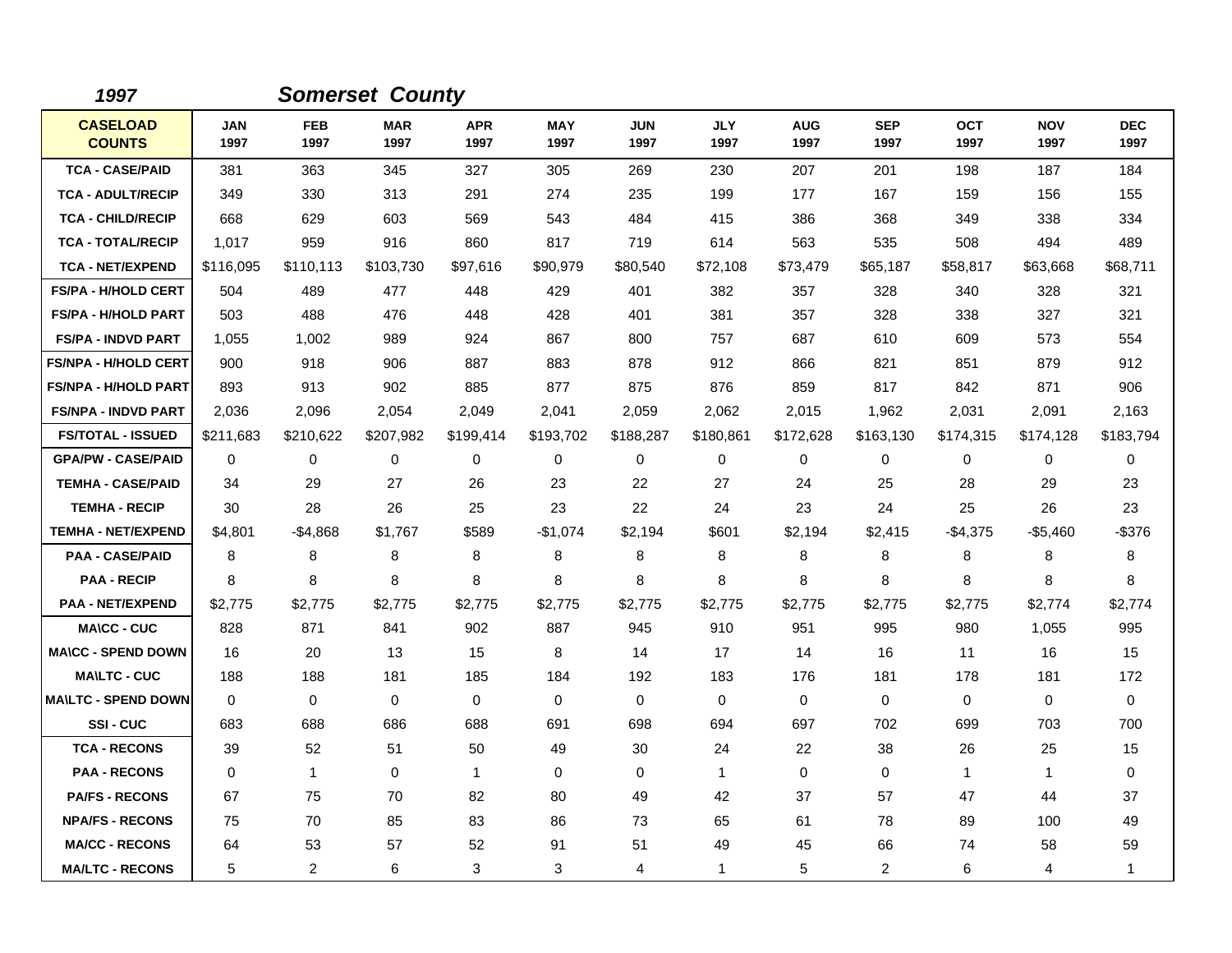| 1998                                   |                    |                    | <b>Somerset County</b> |                    |                    |                    |                         |                    |                    |                    |                    |                    |
|----------------------------------------|--------------------|--------------------|------------------------|--------------------|--------------------|--------------------|-------------------------|--------------------|--------------------|--------------------|--------------------|--------------------|
| <b>APPLICATIONS</b><br><b>ACTIVITY</b> | <b>JAN</b><br>1998 | <b>FEB</b><br>1998 | <b>MAR</b><br>1998     | <b>APR</b><br>1998 | <b>MAY</b><br>1998 | <b>JUN</b><br>1998 | <b>JLY</b><br>1998      | <b>AUG</b><br>1998 | <b>SEP</b><br>1998 | <b>OCT</b><br>1998 | <b>NOV</b><br>1998 | <b>DEC</b><br>1998 |
| <b>TCA - RECD</b>                      | 30                 | 13                 | 22                     | 17                 | 17                 | 22                 | 39                      | 19                 | 29                 | 29                 | 12                 | 19                 |
| <b>TCA - APPRVD</b>                    | 21                 | 13                 | 14                     | $\overline{7}$     | 8                  | 5                  | 17                      | 8                  | 12                 | 13                 | 14                 | 12                 |
| <b>TCA - N/APPRVD</b>                  | 18                 | 16                 | 11                     | 13                 | 17                 | 9                  | 23                      | 24                 | 22                 | 15                 | 22                 | 14                 |
| <b>TCA - CLOSED</b>                    | 28                 | 22                 | 34                     | 12                 | 29                 | 19                 | 25                      | 20                 | 16                 | 15                 | 18                 | 19                 |
| <b>FS/PA - RECD</b>                    | 5                  | 4                  | 4                      | 3                  | $\overline{7}$     | 6                  | 8                       | 6                  | $\overline{7}$     | 11                 | 6                  | 4                  |
| <b>FS/PA - APPRVD</b>                  | 6                  | $\overline{7}$     | 5                      | $\overline{2}$     | 3                  | 6                  | 5                       | 7                  | $\overline{7}$     | 11                 | 9                  | 3                  |
| <b>FS/PA - N/APPRVD</b>                | 0                  | $\mathbf 1$        | 1                      | $\mathbf 0$        | 3                  | 1                  | $\mathbf{1}$            | 1                  | $\mathbf 0$        | 3                  | $\mathbf 0$        | $\mathbf 0$        |
| <b>FS/NPA - RECD</b>                   | 116                | 100                | 93                     | 66                 | 57                 | 79                 | 174                     | 80                 | 140                | 141                | 87                 | 76                 |
| <b>FS/NPA - APPRVD</b>                 | 89                 | 90                 | 87                     | 50                 | 49                 | 59                 | 156                     | 59                 | 97                 | 134                | 87                 | 66                 |
| <b>FS/NPA - N/APPRVD</b>               | 24                 | 37                 | 21                     | 22                 | 18                 | 20                 | 115                     | 38                 | 31                 | 61                 | 43                 | 19                 |
| <b>TEMHA - RECD</b>                    | 5                  | 0                  | 4                      | 3                  | $\overline{c}$     | 6                  | $\overline{\mathbf{c}}$ | 1                  | 4                  | 4                  | 2                  | $\Omega$           |
| <b>TEMHA - APPRVD</b>                  | 2                  | $\overline{c}$     | 3                      | 4                  | 3                  | $\overline{2}$     | 4                       | $\overline{c}$     | 3                  | $\overline{2}$     | $\mathbf{1}$       | 0                  |
| <b>TEMHA - N/APPRVD</b>                | 2                  | 1                  | 0                      | $\mathbf 0$        | 0                  | 1                  | 0                       | 1                  | $\mathbf 0$        | $\overline{c}$     | $\mathbf{1}$       | 2                  |
| <b>TEMHA - CLOSED</b>                  | $\overline{c}$     | 4                  | 4                      | $\overline{c}$     | 4                  | 3                  | 3                       | 1                  | 3                  | 4                  | 3                  | 2                  |
| <b>PAA - RECD</b>                      | 0                  | 0                  | 0                      | $\mathbf{1}$       | 0                  | 0                  | 0                       | 0                  | $\pmb{0}$          | 0                  | 0                  | 0                  |
| <b>PAA - APPRVD</b>                    | 0                  | 0                  | 0                      | 1                  | 0                  | $\Omega$           | 0                       | 0                  | 0                  | 0                  | 0                  | $\Omega$           |
| <b>PAA - N/APPRVD</b>                  | $\Omega$           | $\mathbf 0$        | 0                      | $\mathbf{1}$       | $\mathbf 0$        | $\mathbf 0$        | 0                       | 0                  | $\mathbf 0$        | 0                  | $\mathbf 0$        | $\Omega$           |
| <b>PAA - CLOSED</b>                    | 0                  | $\mathbf 0$        | 1                      | $\mathbf 0$        | $\mathbf 0$        | $\Omega$           | 0                       | $\mathbf 0$        | $\Omega$           | $\mathbf{1}$       | $\mathbf 0$        | $\Omega$           |
| <b>MA/CC - RECD</b>                    | 149                | 152                | 115                    | 111                | 132                | 165                | 152                     | 131                | 138                | 148                | 104                | 153                |
| <b>MA/CC - APPRVD</b>                  | 99                 | 136                | 96                     | 100                | 96                 | 130                | 141                     | 94                 | 115                | 127                | 92                 | 117                |
| <b>MA/CC - OTO</b>                     | $\Omega$           | $\mathbf{1}$       | $\mathbf{1}$           | 0                  | 0                  | $\Omega$           | 0                       | $\mathbf{1}$       | 0                  | 0                  | 0                  | 3                  |
| <b>MA/CC - N/APPRVD</b>                | 71                 | 77                 | 52                     | 63                 | 59                 | 68                 | 73                      | 55                 | 56                 | 62                 | 54                 | 65                 |
| <b>MA/LTC - RECD</b>                   | 10                 | 6                  | 15                     | $\overline{7}$     | 5                  | 11                 | 8                       | 10                 | $\overline{4}$     | 6                  | 9                  | 12                 |
| <b>MA/LTC - APPRVD</b>                 | 4                  | 5                  | 13                     | 9                  | 10                 | 10                 | 12                      | 11                 | 6                  | 11                 | 8                  | 9                  |
| <b>MA/LTC - OTO</b>                    | 0                  | 0                  | 0                      | 0                  | 0                  | 0                  | 0                       | 0                  | 0                  | 0                  | 0                  | 0                  |
| <b>MA/LTC - N/APPRVD</b>               | 8                  | 17                 | 14                     | 8                  | 17                 | 16                 | 16                      | 19                 | 10                 | 9                  | 13                 | 15                 |
| <b>SSI-RECD</b>                        | 5                  | 5                  | $\overline{2}$         | 5                  | 5                  | 10                 | 6                       | 4                  | 4                  | 6                  | 5                  | 6                  |
| <b>SSI-APPRVD</b>                      | 12                 | 12                 | 8                      | 11                 | 9                  | 11                 | 8                       | 11                 | 10                 | 9                  | 6                  | 10                 |
| SSI-OTO                                | 0                  | 0                  | 0                      | 0                  | 0                  | 0                  | 0                       | 0                  | 0                  | 0                  | 0                  | 0                  |
| <b>SSI-N/APPRVD</b>                    | 5                  | 6                  | $\overline{c}$         | $\overline{7}$     | 5                  | 3                  | 3                       | 5                  | 7                  | 4                  | $\mathbf{1}$       | 5                  |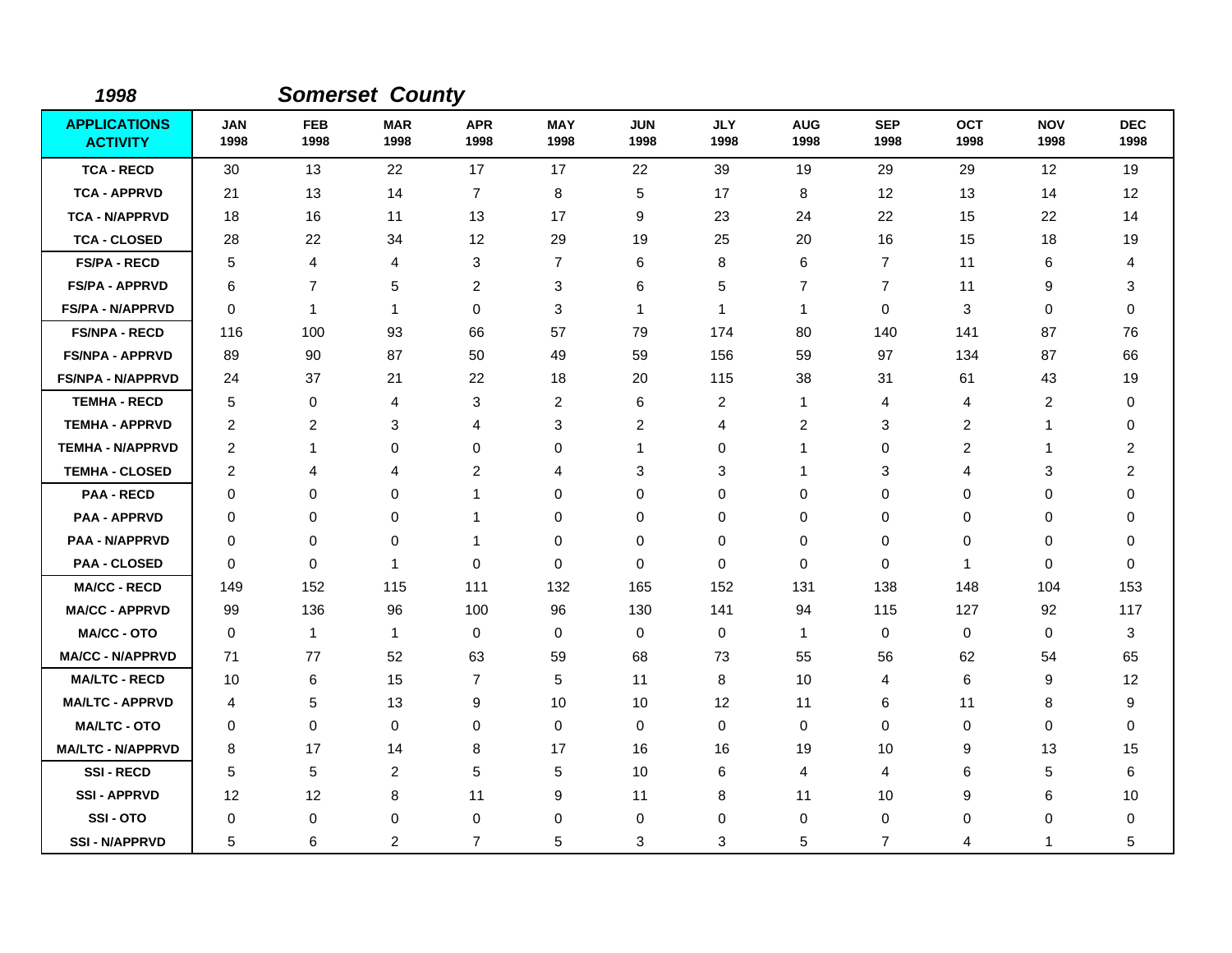| 1998                             |                    |                    | <b>Somerset County</b> |                    |                    |                    |                    |                    |                    |                    |                    |                    |
|----------------------------------|--------------------|--------------------|------------------------|--------------------|--------------------|--------------------|--------------------|--------------------|--------------------|--------------------|--------------------|--------------------|
| <b>CASELOAD</b><br><b>COUNTS</b> | <b>JAN</b><br>1998 | <b>FEB</b><br>1998 | <b>MAR</b><br>1998     | <b>APR</b><br>1998 | <b>MAY</b><br>1998 | <b>JUN</b><br>1998 | <b>JLY</b><br>1998 | <b>AUG</b><br>1998 | <b>SEP</b><br>1998 | <b>OCT</b><br>1998 | <b>NOV</b><br>1998 | <b>DEC</b><br>1998 |
| <b>TCA - CASE/PAID</b>           | 186                | 184                | 167                    | 169                | 150                | 136                | 129                | 121                | 120                | 121                | 116                | 113                |
| <b>TCA - ADULT/RECIP</b>         | 138                | 138                | 120                    | 123                | 105                | 91                 | 75                 | 81                 | 80                 | 84                 | 74                 | 72                 |
| <b>TCA - CHILD/RECIP</b>         | 328                | 324                | 290                    | 298                | 272                | 247                | 129                | 212                | 210                | 207                | 201                | 203                |
| <b>TCA - TOTAL/RECIP</b>         | 466                | 462                | 410                    | 421                | 377                | 338                | 201                | 293                | 290                | 291                | 275                | 275                |
| <b>TCA - NET/EXPEND</b>          | \$60,373           | \$58,158           | \$47,396               | \$58,850           | \$60,575           | \$64,518           | \$49,402           | \$39,991           | \$37,785           | \$38,513           | \$36,249           | \$38,359           |
| <b>FS/PA - H/HOLD CERT</b>       | 317                | 322                | 316                    | 311                | 305                | 295                | 281                | 278                | 277                | 291                | 294                | 289                |
| <b>FS/PA - H/HOLD PART</b>       | 317                | 322                | 316                    | 311                | 305                | 292                | 280                | 278                | 277                | 288                | 291                | 289                |
| <b>FS/PA - INDVD PART</b>        | 552                | 568                | 543                    | 520                | 507                | 459                | 410                | 400                | 385                | 427                | 435                | 415                |
| <b>FS/NPA - H/HOLD CERT</b>      | 935                | 966                | 983                    | 983                | 966                | 923                | 965                | 868                | 878                | 935                | 958                | 971                |
| <b>FS/NPA - H/HOLD PART</b>      | 933                | 961                | 979                    | 981                | 960                | 919                | 957                | 864                | 875                | 928                | 955                | 966                |
| <b>FS/NPA - INDVD PART</b>       | 2,217              | 2,251              | 2,303                  | 2,344              | 2,315              | 2,260              | 2,371              | 2,165              | 2,173              | 2,200              | 2,251              | 2,308              |
| <b>FS/TOTAL - ISSUED</b>         | \$182,799          | \$186,660          | \$189,698              | \$191,324          | \$192,234          | \$181,373          | \$186,141          | \$162,423          | \$161,926          | \$177,930          | \$180,423          | \$183,615          |
| <b>GPA/PW - CASE/PAID</b>        | $\mathbf 0$        | 0                  | 0                      | 0                  | 0                  | 0                  | 0                  | 0                  | 0                  | 0                  | $\mathbf 0$        | 0                  |
| <b>TEMHA - CASE/PAID</b>         | 27                 | 25                 | 23                     | 30                 | 29                 | 29                 | 28                 | 30                 | 29                 | 25                 | 22                 | 22                 |
| <b>TEMHA - RECIP</b>             | 24                 | 23                 | 22                     | 28                 | 28                 | 28                 | 28                 | 27                 | 27                 | 25                 | 22                 | 21                 |
| <b>TEMHA - NET/EXPEND</b>        | (\$1,984)          | \$1,285            | (\$447)                | \$865              | (\$1,285)          | (\$4,739)          | \$2,126            | \$1,139            | \$3,336            | (\$452)            | \$1,315            | \$776              |
| <b>PAA - CASE/PAID</b>           | 8                  | 7                  | 7                      | 6                  | 7                  | 7                  | $\overline{7}$     | 7                  | 7                  | 6                  | 6                  | 6                  |
| <b>PAA - RECIP</b>               | 8                  | $\overline{7}$     | $\overline{7}$         | 6                  | $\overline{7}$     | $\overline{7}$     | $\overline{7}$     | $\overline{7}$     | $\overline{7}$     | 6                  | 6                  | 6                  |
| <b>PAA - NET/EXPEND</b>          | \$2,731            | \$2,152            | \$2,152                | \$2,152            | \$2,070            | \$2,234            | \$2,234            | \$2,234            | \$2,234            | \$2,152            | \$2,152            | \$2,152            |
| <b>MA\CC - CUC</b>               | 1,028              | 1,110              | 1,051                  | 1,090              | 1,065              | 1,149              | 1,124              | 1,112              | 1,190              | 1,157              | 1,205              | 1,171              |
| <b>MA\CC - SPEND DOWN</b>        | 15                 | 19                 | 8                      | 14                 | 17                 | 19                 | 19                 | 16                 | 23                 | 9                  | 14                 | 11                 |
| <b>MAILTC - CUC</b>              | 169                | 166                | 169                    | 175                | 175                | 177                | 172                | 172                | 177                | 182                | 181                | 176                |
| <b>MA\LTC - SPEND DOWN</b>       | $\mathbf 0$        | $\mathbf 0$        | $\mathbf 0$            | 0                  | 0                  | 0                  | 0                  | 0                  | $\mathbf 0$        | 0                  | 0                  | 0                  |
| <b>SSI-CUC</b>                   | 701                | 712                | 705                    | 704                | 701                | 714                | 704                | 708                | 715                | 718                | 714                | 716                |
| <b>TCA - RECONS</b>              | 20                 | 25                 | 22                     | 16                 | 23                 | 18                 | 11                 | 12                 | 12                 | 13                 | 12                 | 18                 |
| <b>PAA - RECONS</b>              | 2                  | 0                  | $\mathbf 0$            | 0                  | 0                  | $\mathbf{1}$       | 0                  | 0                  | $\mathbf{1}$       | 0                  | 0                  | 0                  |
| <b>PA/FS - RECONS</b>            | 51                 | 39                 | 44                     | 39                 | 44                 | 37                 | 36                 | 25                 | 31                 | 30                 | 40                 | 32                 |
| <b>NPA/FS - RECONS</b>           | 79                 | 109                | 115                    | 93                 | 92                 | 76                 | 83                 | 94                 | 65                 | 95                 | 110                | 163                |
| <b>MA/CC - RECONS</b>            | 51                 | 58                 | 81                     | 69                 | 61                 | 61                 | 72                 | 62                 | 68                 | 90                 | 75                 | 99                 |
| <b>MA/LTC - RECONS</b>           | $\mathbf 1$        | 3                  | 2                      | $\overline{2}$     | $\overline{1}$     | 2                  | 3                  | 5                  | 2                  | 5                  | 5                  | $\overline{a}$     |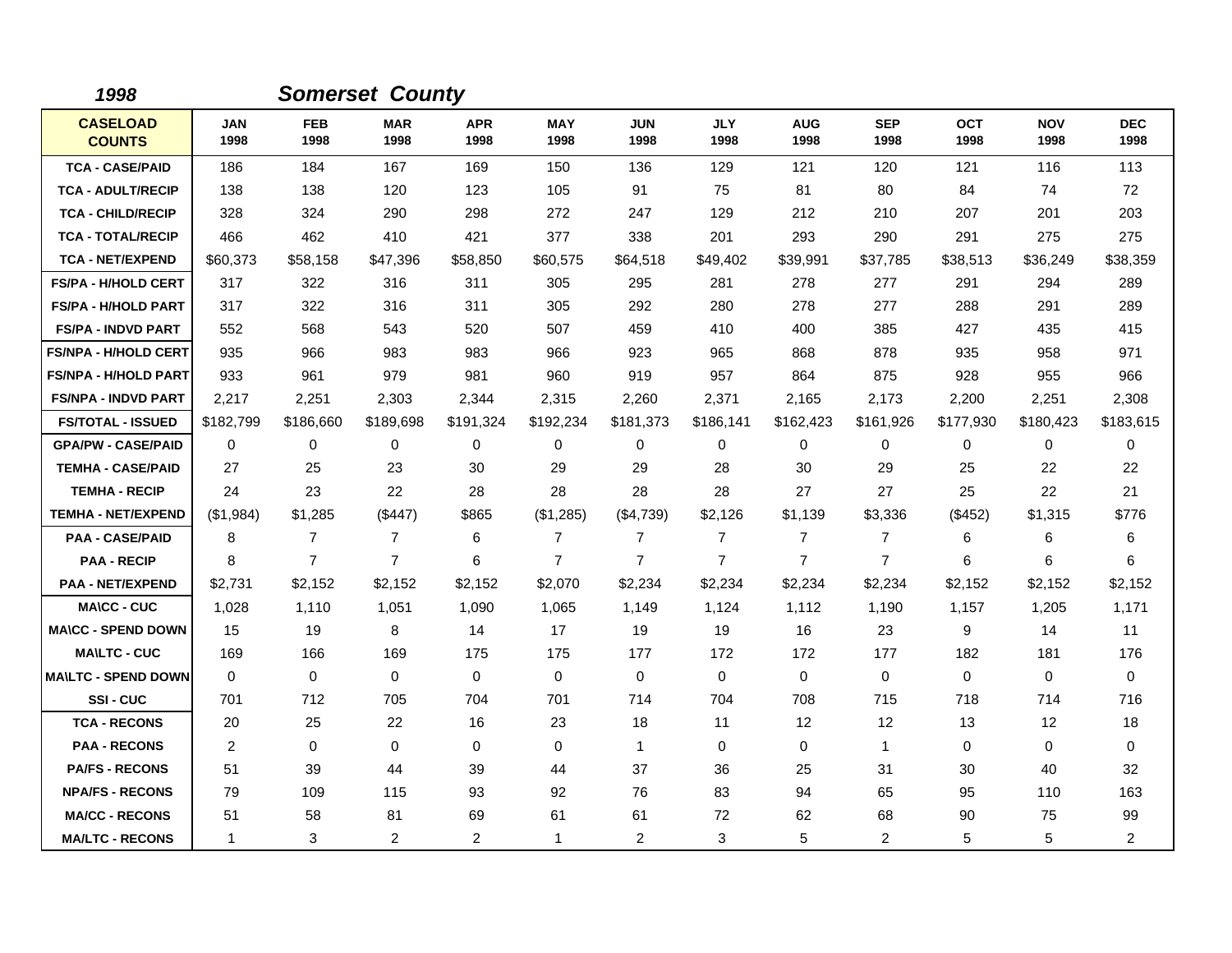| 1999                                   |                    |                    | <b>Somerset County</b> |                    |                    |                    |                    |                    |                    |                    |                    |                    |
|----------------------------------------|--------------------|--------------------|------------------------|--------------------|--------------------|--------------------|--------------------|--------------------|--------------------|--------------------|--------------------|--------------------|
| <b>APPLICATIONS</b><br><b>ACTIVITY</b> | <b>JAN</b><br>1999 | <b>FEB</b><br>1999 | <b>MAR</b><br>1999     | <b>APR</b><br>1999 | <b>MAY</b><br>1999 | <b>JUN</b><br>1999 | <b>JLY</b><br>1999 | <b>AUG</b><br>1999 | <b>SEP</b><br>1999 | <b>OCT</b><br>1999 | <b>NOV</b><br>1999 | <b>DEC</b><br>1999 |
| <b>TCA - RECD</b>                      | 20                 | 13                 | 18                     | 13                 | 16                 | 16                 | 17                 | 19                 | 23                 | 15                 | 43                 | 13                 |
| <b>TCA - APPRVD</b>                    | 9                  | 10                 | 11                     | 9                  | $\overline{7}$     | 12                 | 6                  | 8                  | $\overline{7}$     | 13                 | 8                  | 10                 |
| <b>TCA - N/APPRVD</b>                  | 8                  | 11                 | 6                      | 14                 | 9                  | $\overline{7}$     | 13                 | 16                 | 18                 | 13                 | 29                 | 16                 |
| <b>TCA - CLOSED</b>                    | 12                 | 13                 | 10                     | 11                 | 11                 | 17                 | 13                 | 15                 | 5                  | 14                 | 9                  | 4                  |
| <b>FS/PA - RECD</b>                    | 4                  | $\overline{c}$     | 4                      | 2                  | 4                  | 8                  | 5                  | 3                  | $\overline{4}$     | $\overline{7}$     | 3                  | 2                  |
| <b>FS/PA - APPRVD</b>                  | 6                  | 3                  | 4                      | -1                 | 4                  | 10                 | 4                  | 2                  | 3                  | 6                  | 3                  | 2                  |
| <b>FS/PA - N/APPRVD</b>                | $\mathbf{1}$       | $\mathbf 0$        | $\mathbf 1$            | $\Omega$           | $\overline{1}$     | $\Omega$           | $\mathbf{1}$       | 2                  | 0                  | $\mathbf 1$        | $\Omega$           | $\Omega$           |
| <b>FS/NPA - RECD</b>                   | 111                | 108                | 82                     | 75                 | 72                 | 74                 | 164                | 77                 | 97                 | 114                | 94                 | 57                 |
| <b>FS/NPA - APPRVD</b>                 | 76                 | 99                 | 81                     | 60                 | 62                 | 64                 | 135                | 56                 | 83                 | 107                | 74                 | 58                 |
| <b>FS/NPA - N/APPRVD</b>               | 20                 | 39                 | 23                     | 30                 | 23                 | 24                 | 151                | 34                 | 32                 | 37                 | 41                 | 22                 |
| <b>TEMHA - RECD</b>                    | 4                  | $\overline{7}$     | $\mathbf{1}$           | 0                  | $\overline{2}$     | 5                  | 0                  | 2                  | $\mathbf 1$        | 6                  | $\mathbf{1}$       | 1                  |
| <b>TEMHA - APPRVD</b>                  | 2                  | 3                  | $\overline{c}$         | 3                  | $\mathbf 1$        | 4                  | 1                  | 2                  | 0                  | 6                  | $\mathbf{1}$       | 1                  |
| <b>TEMHA - N/APPRVD</b>                | $\Omega$           | 3                  | $\mathbf 1$            | 0                  | 0                  | $\overline{c}$     | $\mathbf 0$        | $\overline{c}$     | -1                 | 0                  | 0                  | $\Omega$           |
| <b>TEMHA - CLOSED</b>                  | 2                  | 5                  | 2                      | -1                 | $\overline{2}$     | 8                  | 0                  | 1                  | 3                  | 3                  | 3                  | $\mathbf 1$        |
| <b>PAA - RECD</b>                      | $\Omega$           | 0                  | $\Omega$               | $\Omega$           | 0                  | $\Omega$           | 0                  | 0                  | 0                  | 0                  | -1                 | 0                  |
| <b>PAA - APPRVD</b>                    | 0                  | 0                  | 0                      | 0                  | 0                  | $\mathbf 0$        | 0                  | 0                  | $\mathbf 0$        | 0                  | 0                  | 1                  |
| <b>PAA - N/APPRVD</b>                  | 0                  | 0                  | 0                      | 0                  | 0                  | 0                  | 0                  | 0                  | 0                  | 0                  | 0                  | 0                  |
| <b>PAA - CLOSED</b>                    | $\Omega$           | $\Omega$           | $\mathbf{0}$           | -1                 | 0                  | $\Omega$           | $\mathbf 0$        | 2                  | $\mathbf 1$        | 0                  | $\Omega$           | $\Omega$           |
| <b>MA/CC - RECD</b>                    | 147                | 121                | 141                    | 121                | 109                | 102                | 125                | 130                | 125                | 127                | 116                | 82                 |
| <b>MA/CC - APPRVD</b>                  | 107                | 138                | 142                    | 121                | 110                | 133                | 113                | 127                | 130                | 116                | 95                 | 99                 |
| <b>MA/CC - OTO</b>                     | 2                  | $\mathbf{1}$       | $\mathbf 0$            | 1                  | $\overline{2}$     | 0                  | $\mathbf 0$        | 1                  | 2                  | $\overline{2}$     | $\mathbf{1}$       | 2                  |
| <b>MA/CC - N/APPRVD</b>                | 52                 | 63                 | 52                     | 49                 | 41                 | 62                 | 55                 | 55                 | 61                 | 67                 | 52                 | 53                 |
| <b>MA/LTC - RECD</b>                   | 8                  | 8                  | 10                     | 6                  | $\overline{7}$     | 10                 | 6                  | 8                  | $\overline{7}$     | 9                  | 5                  | 10                 |
| <b>MA/LTC - APPRVD</b>                 | 2                  | 11                 | 8                      | 11                 | 5                  | 12                 | 6                  | 8                  | $\overline{4}$     | 6                  | 6                  | 4                  |
| <b>MA/LTC - OTO</b>                    | 0                  | 0                  | 0                      | 0                  | 0                  | 0                  | 0                  | 0                  | 0                  | 0                  | 0                  | 0                  |
| <b>MA/LTC - N/APPRVD</b>               | 13                 | 10                 | 13                     | 15                 | 6                  | 10                 | 9                  | 9                  | 6                  | $\overline{7}$     | 12                 | 2                  |
| <b>SSI-RECD</b>                        | $\mathbf{1}$       | $\overline{2}$     | 3                      | 4                  | $\overline{2}$     | 6                  | 4                  | 5                  | $\overline{4}$     | 5                  | $\overline{2}$     | $\overline{2}$     |
| <b>SSI-APPRVD</b>                      | 5                  | 5                  | 9                      | 6                  | 10                 | 11                 | 12                 | 9                  | 12                 | 9                  | 3                  | 4                  |
| SSI-OTO                                | 0                  | 0                  | 0                      | 0                  | -1                 | 0                  | 0                  | 1                  | 0                  | 0                  | 0                  | 0                  |
| <b>SSI - N/APPRVD</b>                  | 1                  | 3                  | 2                      | 4                  | $\overline{c}$     | 3                  | 8                  | 4                  | 5                  | 3                  | $\overline{c}$     | 2                  |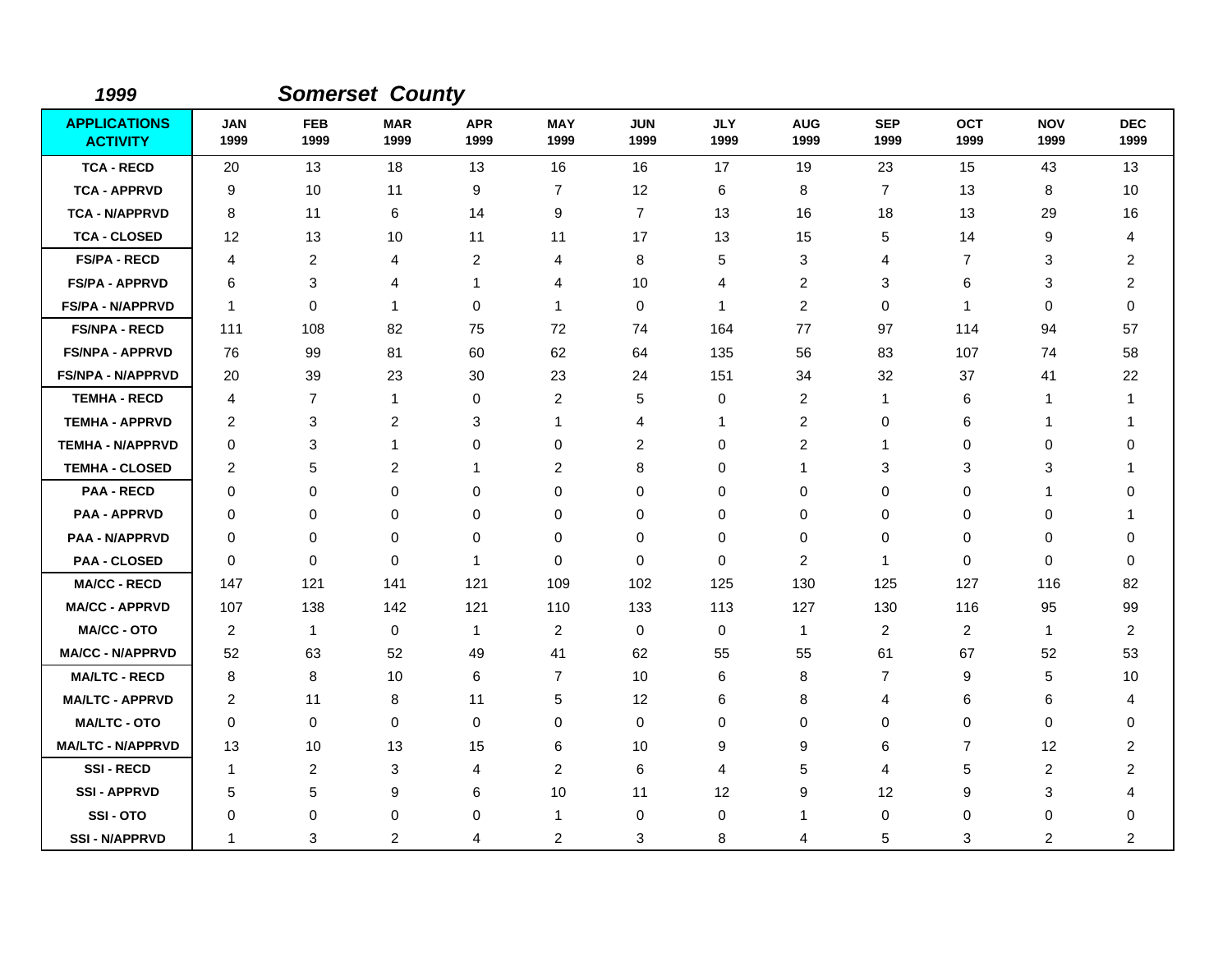| 1999                             |                    |                    | <b>Somerset County</b> |                    |                    |                    |                    |                    |                    |                    |                    |                    |
|----------------------------------|--------------------|--------------------|------------------------|--------------------|--------------------|--------------------|--------------------|--------------------|--------------------|--------------------|--------------------|--------------------|
| <b>CASELOAD</b><br><b>COUNTS</b> | <b>JAN</b><br>1999 | <b>FEB</b><br>1999 | <b>MAR</b><br>1999     | <b>APR</b><br>1999 | <b>MAY</b><br>1999 | <b>JUN</b><br>1999 | <b>JLY</b><br>1999 | <b>AUG</b><br>1999 | <b>SEP</b><br>1999 | <b>OCT</b><br>1999 | <b>NOV</b><br>1999 | <b>DEC</b><br>1999 |
| <b>TCA - CASE/PAID</b>           | 112                | 114                | 115                    | 111                | 108                | 105                | 103                | 93                 | 98                 | 101                | 96                 | 102                |
| <b>TCA - ADULT/RECIP</b>         | 74                 | 78                 | 76                     | 70                 | 70                 | 66                 | 65                 | 57                 | 60                 | 63                 | 58                 | 64                 |
| <b>TCA - CHILD/RECIP</b>         | 196                | 211                | 211                    | 271                | 199                | 194                | 181                | 162                | 171                | 182                | 176                | 182                |
| <b>TCA - TOTAL/RECIP</b>         | 270                | 289                | 287                    | 201                | 269                | 260                | 246                | 219                | 231                | 245                | 234                | 246                |
| <b>TCA - NET/EXPEND</b>          | \$44,133           | \$33,966           | \$50,327               | \$59,288           | \$50,705           | \$33,796           | \$49,954           | \$31,075           | \$28,802           | \$42,662           | \$40,195           | \$41,557           |
| <b>FS/PA - H/HOLD CERT</b>       | 279                | 275                | 283                    | 271                | 276                | 275                | 259                | 256                | 258                | 261                | 260                | 261                |
| <b>FS/PA - H/HOLD PART</b>       | 279                | 275                | 283                    | 271                | 275                | 274                | 259                | 255                | 257                | 261                | 260                | 261                |
| <b>FS/PA - INDVD PART</b>        | 401                | 400                | 425                    | 394                | 396                | 407                | 369                | 357                | 364                | 375                | 374                | 370                |
| <b>FS/NPA - H/HOLD CERT</b>      | 921                | 955                | 954                    | 920                | 881                | 828                | 875                | 757                | 744                | 771                | 782                | 782                |
| <b>FS/NPA - H/HOLD PART</b>      | 918                | 950                | 949                    | 912                | 876                | 823                | 867                | 748                | 738                | 764                | 774                | 779                |
| <b>FS/NPA - INDVD PART</b>       | 2,254              | 2,308              | 2,255                  | 2,191              | 2,132              | 2,058              | 2,145              | 1,924              | 1,884              | 1,898              | 1,905              | 1,892              |
| <b>FS/TOTAL - ISSUED</b>         | \$176,154          | \$185,553          | \$183,257              | \$176,101          | \$171,656          | \$166,785          | \$172,928          | \$153,830          | \$151,962          | \$156,810          | \$155,718          | \$155,860          |
| <b>GPA/PW - CASE/PAID</b>        | $\mathbf 0$        | 0                  | 0                      | 0                  | 0                  | 0                  | 0                  | 0                  | 0                  | 0                  | $\mathbf 0$        | 0                  |
| <b>TEMHA - CASE/PAID</b>         | 21                 | 24                 | 24                     | 27                 | 25                 | 22                 | 23                 | 22                 | 19                 | 21                 | 19                 | 21                 |
| <b>TEMHA - RECIP</b>             | 21                 | 22                 | 24                     | 27                 | 25                 | 21                 | 21                 | 21                 | 17                 | 21                 | 19                 | 21                 |
| <b>TEMHA - NET/EXPEND</b>        | \$2,279            | \$1,445            | \$1,002                | \$2,929            | (\$3,746)          | \$4,854            | \$2,973            | \$1,221            | (\$1,534)          | \$1,416            | \$2,508            | \$2,522            |
| <b>PAA - CASE/PAID</b>           | 6                  | 6                  | 7                      | 6                  | 7                  | 7                  | $\overline{7}$     | 5                  | 5                  | 2                  | 2                  | 5                  |
| <b>PAA - RECIP</b>               | 6                  | 6                  | $\overline{7}$         | 6                  | $\overline{7}$     | $\overline{7}$     | $\overline{7}$     | 5                  | 5                  | $\overline{2}$     | $\overline{2}$     | 5                  |
| <b>PAA - NET/EXPEND</b>          | \$2,133            | \$2,133            | \$2,215                | \$2,133            | \$2,215            | \$2,215            | \$2,215            | \$1,518            | \$1,517            | \$1,272            | \$1,272            | \$1,517            |
| <b>MA\CC - CUC</b>               | 1,189              | 1,279              | 1,275                  | 1,342              | 1,297              | 1,376              | 1,306              | 1,320              | 1,378              | 1,370              | 1,409              | 1,352              |
| <b>MA\CC - SPEND DOWN</b>        | 11                 | 15                 | 10                     | 17                 | 14                 | 23                 | 18                 | 15                 | 22                 | 18                 | 24                 | 18                 |
| <b>MAILTC - CUC</b>              | 171                | 172                | 167                    | 168                | 164                | 166                | 162                | 161                | 166                | 160                | 165                | 158                |
| <b>MA\LTC - SPEND DOWN</b>       | $\mathbf 0$        | $\mathbf 0$        | $\mathbf 0$            | 0                  | 0                  | 0                  | 0                  | 0                  | $\mathbf 0$        | 0                  | 0                  | 0                  |
| <b>SSI-CUC</b>                   | 714                | 715                | 718                    | 707                | 708                | 692                | 690                | 690                | 696                | 703                | 703                | 694                |
| <b>TCA - RECONS</b>              | $\overline{7}$     | 21                 | 16                     | 10                 | 11                 | 14                 | 5                  | 13                 | 13                 | 15                 | 11                 | 10                 |
| <b>PAA - RECONS</b>              | 2                  | $\mathbf 0$        | $\mathbf 0$            | 0                  | $\overline{1}$     | 0                  | 0                  | 0                  | $\mathbf 0$        | 0                  | 0                  | 0                  |
| <b>PA/FS - RECONS</b>            | 44                 | 47                 | 38                     | 39                 | 48                 | 44                 | 19                 | 38                 | 48                 | 47                 | 34                 | 28                 |
| <b>NPA/FS - RECONS</b>           | 146                | 116                | 144                    | 133                | 113                | 91                 | 95                 | 110                | 115                | 105                | 95                 | 109                |
| <b>MA/CC - RECONS</b>            | 80                 | 91                 | 100                    | 86                 | 91                 | 89                 | 87                 | 97                 | 81                 | 104                | 87                 | 125                |
| <b>MA/LTC - RECONS</b>           | 5                  | 3                  | 9                      | 1                  | 5                  | 3                  | 6                  | 4                  | 6                  | 3                  | 6                  | 9                  |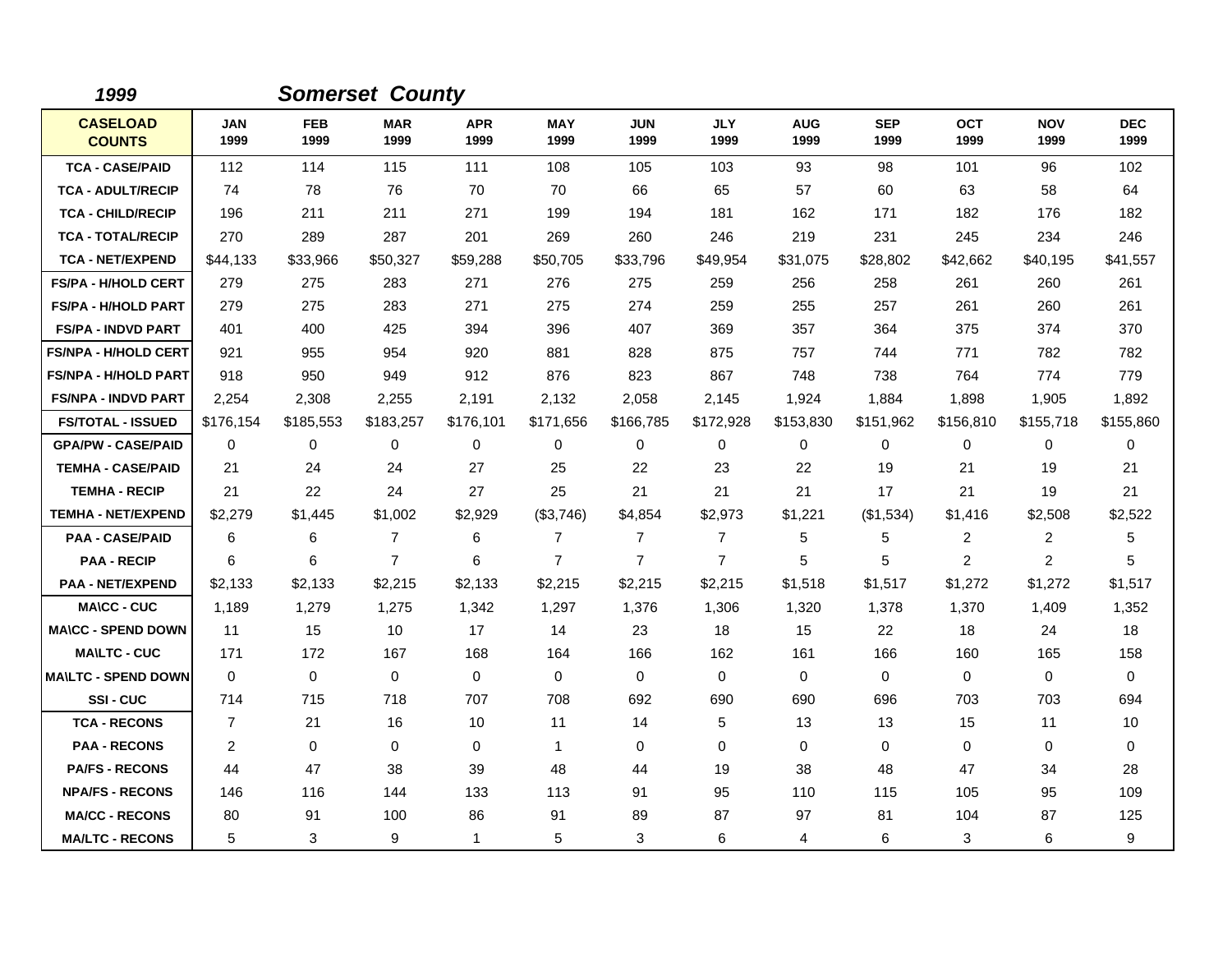| 2000                                   |                    |                         | <b>Somerset County</b> |                    |                    |                    |                    |                         |                    |                    |                    |                    |
|----------------------------------------|--------------------|-------------------------|------------------------|--------------------|--------------------|--------------------|--------------------|-------------------------|--------------------|--------------------|--------------------|--------------------|
| <b>APPLICATIONS</b><br><b>ACTIVITY</b> | <b>JAN</b><br>2000 | <b>FEB</b><br>2000      | <b>MAR</b><br>2000     | <b>APR</b><br>2000 | <b>MAY</b><br>2000 | <b>JUN</b><br>2000 | <b>JLY</b><br>2000 | <b>AUG</b><br>2000      | <b>SEP</b><br>2000 | <b>OCT</b><br>2000 | <b>NOV</b><br>2000 | <b>DEC</b><br>2000 |
| <b>TCA - RECD</b>                      | 24                 | 23                      | 19                     | 13                 | 17                 | 14                 | 13                 | 23                      | 12                 | 17                 | 29                 | 15                 |
| <b>TCA - APPRVD</b>                    | 9                  | 8                       | 14                     | 9                  | 8                  | 8                  | 8                  | 6                       | 9                  | 8                  | 15                 | 18                 |
| <b>TCA - N/APPRVD</b>                  | 8                  | 13                      | 19                     | 14                 | $\overline{7}$     | 18                 | 10                 | 7                       | 21                 | 6                  | 19                 | 16                 |
| <b>TCA - CLOSED</b>                    | 7                  | 19                      | 5                      | 11                 | 6                  | 13                 | 11                 | 13                      | 12                 | 8                  | 11                 | 10                 |
| <b>FS/PA - RECD</b>                    | 4                  | $\overline{7}$          | $\overline{c}$         | $\overline{c}$     | 4                  | 6                  | 5                  | 4                       | 4                  | 5                  | 6                  | 6                  |
| <b>FS/PA - APPRVD</b>                  | 3                  | 6                       | 1                      | 1                  | 4                  | 8                  | $\overline{7}$     | 4                       | 4                  | 5                  | $\overline{7}$     | 8                  |
| <b>FS/PA - N/APPRVD</b>                | $\mathbf{1}$       | $\mathbf{1}$            | $\mathbf 1$            | 0                  | $\mathbf 0$        | 1                  | $\mathbf 0$        | 0                       | $\mathbf 1$        | $\mathbf 1$        | $\mathbf 0$        | -1                 |
| <b>FS/NPA - RECD</b>                   | 79                 | 105                     | 76                     | 75                 | 70                 | 110                | 116                | 88                      | 124                | 96                 | 103                | 78                 |
| <b>FS/NPA - APPRVD</b>                 | 64                 | 73                      | 90                     | 60                 | 48                 | 67                 | 125                | 71                      | 92                 | 90                 | 90                 | 74                 |
| <b>FS/NPA - N/APPRVD</b>               | 22                 | 36                      | 33                     | 30                 | 18                 | 25                 | 127                | 32                      | 26                 | 43                 | 42                 | 34                 |
| <b>TEMHA - RECD</b>                    | $\mathbf{1}$       | $\overline{\mathbf{c}}$ | 3                      | 0                  | 3                  | 4                  | 1                  | $\mathbf{1}$            | 4                  | 2                  | 3                  | 6                  |
| <b>TEMHA - APPRVD</b>                  | 3                  | 1                       | $\overline{c}$         | 3                  | 3                  | 3                  | 1                  | $\overline{\mathbf{c}}$ | $\overline{c}$     | 2                  | 0                  | 4                  |
| <b>TEMHA - N/APPRVD</b>                | $\mathbf 1$        | 0                       | $\mathbf 0$            | $\mathbf 0$        | $\overline{c}$     | 1                  | 0                  | 3                       | $\mathbf 0$        | 3                  | -1                 | 3                  |
| <b>TEMHA - CLOSED</b>                  | $\mathbf 1$        | 1                       | $\overline{c}$         | 1                  | 3                  | 1                  | 1                  | 2                       | $\mathbf 1$        | $\mathbf{1}$       | 2                  | $\overline{c}$     |
| <b>PAA - RECD</b>                      | 0                  | 0                       | 0                      | $\Omega$           | 0                  | 0                  | 1                  | 0                       | 0                  | 0                  | 0                  | $\Omega$           |
| <b>PAA - APPRVD</b>                    | 0                  | $\mathbf 0$             | 0                      | 0                  | $\mathbf 0$        | $\mathbf 0$        | 0                  | 1                       | $\mathbf 0$        | 0                  | 0                  | 0                  |
| <b>PAA - N/APPRVD</b>                  | 0                  | 0                       | 0                      | 0                  | 0                  | 0                  | $\pmb{0}$          | 1                       | 0                  | 0                  | $\mathbf 0$        | 0                  |
| <b>PAA - CLOSED</b>                    | -1                 | $\mathbf 0$             | $\Omega$               | 1                  | $\mathbf 0$        | $\Omega$           | $\mathbf 0$        | 0                       | $\mathbf 0$        | 0                  | $\Omega$           | $\Omega$           |
| <b>MA/CC - RECD</b>                    | 104                | 127                     | 122                    | 121                | 91                 | 117                | 123                | 133                     | 176                | 102                | 114                | 126                |
| <b>MA/CC - APPRVD</b>                  | 111                | 116                     | 129                    | 121                | 95                 | 117                | 82                 | 123                     | 143                | 120                | 87                 | 132                |
| <b>MA/CC - OTO</b>                     | 5                  | 3                       | 2                      | $\mathbf{1}$       | 0                  | $\mathbf{1}$       | $\overline{2}$     | 0                       | 2                  | 0                  | $\mathbf{1}$       | 0                  |
| <b>MA/CC - N/APPRVD</b>                | 58                 | 62                      | 74                     | 49                 | 35                 | 58                 | 48                 | 48                      | 51                 | 51                 | 61                 | 68                 |
| <b>MA/LTC - RECD</b>                   | 11                 | 10                      | 11                     | 6                  | 9                  | 13                 | $\overline{7}$     | 11                      | 10                 | 3                  | 12                 | 11                 |
| <b>MA/LTC - APPRVD</b>                 | 3                  | 12                      | 10                     | 11                 | $\mathbf 1$        | $\overline{7}$     | 6                  | 14                      | 9                  | 4                  | 9                  | 6                  |
| <b>MA/LTC - OTO</b>                    | 0                  | 0                       | 0                      | 0                  | 0                  | 0                  | 0                  | 0                       | $\mathbf 0$        | 0                  | $\mathbf 0$        | 0                  |
| <b>MA/LTC - N/APPRVD</b>               | $\overline{7}$     | 12                      | 18                     | 15                 | 11                 | 11                 | 6                  | 16                      | 11                 | $\overline{7}$     | 14                 | $\overline{7}$     |
| <b>SSI-RECD</b>                        | 5                  | 4                       | $\overline{c}$         | 4                  | 4                  | $\overline{7}$     | 1                  | 6                       | $\overline{7}$     | $\overline{c}$     | $\overline{7}$     | 12                 |
| <b>SSI-APPRVD</b>                      | 7                  | 12                      | 8                      | 6                  | $\mathbf 1$        | 10                 | 8                  | 14                      | 11                 | 8                  | 13                 | 10                 |
| SSI-OTO                                | 0                  | 0                       | 1                      | 0                  | 0                  | 0                  | 0                  | 0                       | 0                  | 0                  | 0                  | 0                  |
| <b>SSI - N/APPRVD</b>                  | $\overline{c}$     | 6                       | 4                      | 4                  | 2                  | 4                  | 5                  | 6                       | 4                  | 4                  | 8                  | 8                  |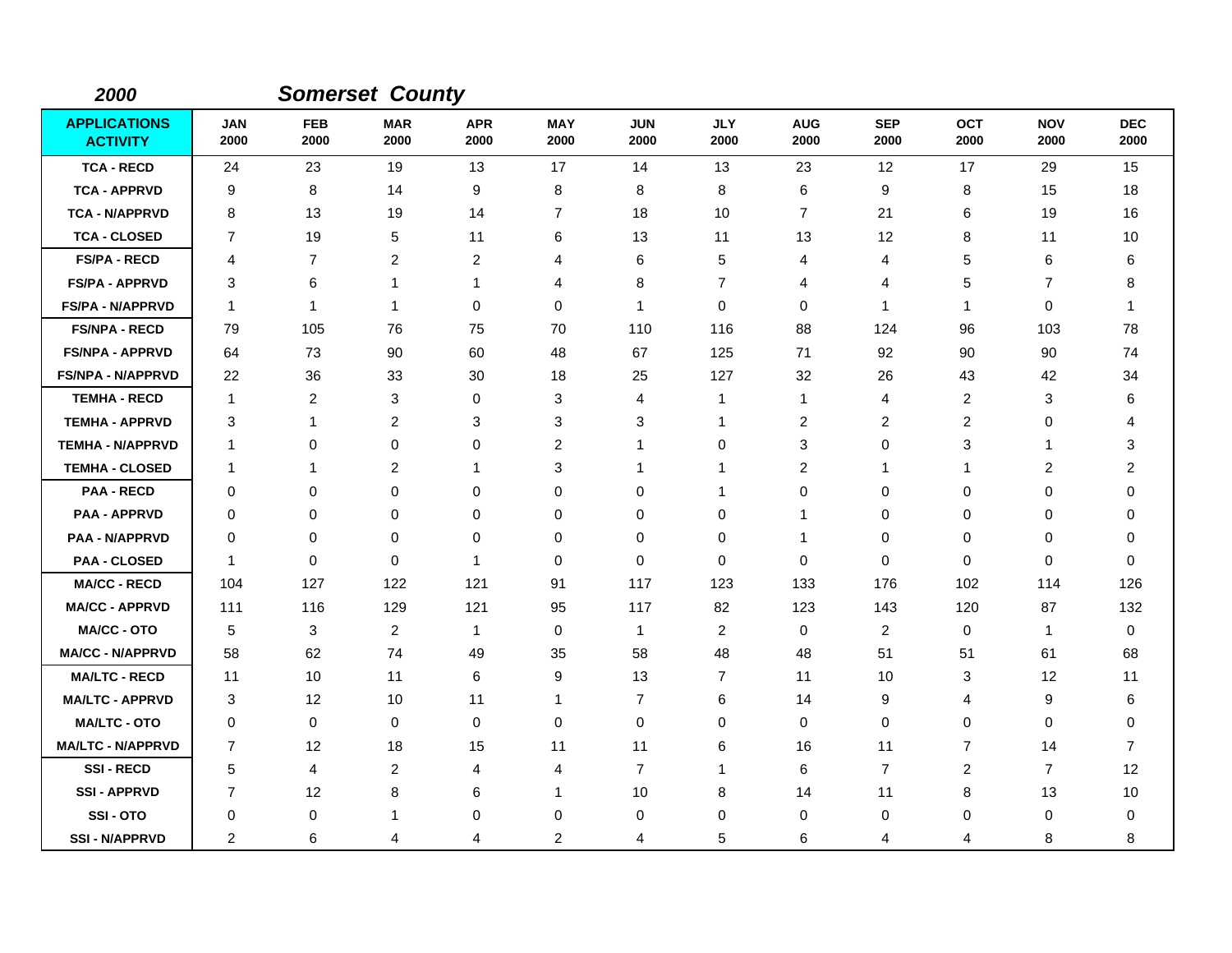| 2000                             |                    |                    | <b>Somerset County</b> |                    |                    |                    |                    |                    |                    |                    |                    |                    |
|----------------------------------|--------------------|--------------------|------------------------|--------------------|--------------------|--------------------|--------------------|--------------------|--------------------|--------------------|--------------------|--------------------|
| <b>CASELOAD</b><br><b>COUNTS</b> | <b>JAN</b><br>2000 | <b>FEB</b><br>2000 | <b>MAR</b><br>2000     | <b>APR</b><br>2000 | <b>MAY</b><br>2000 | <b>JUN</b><br>2000 | <b>JLY</b><br>2000 | <b>AUG</b><br>2000 | <b>SEP</b><br>2000 | <b>OCT</b><br>2000 | <b>NOV</b><br>2000 | <b>DEC</b><br>2000 |
| <b>TCA - CASE/PAID</b>           | 103                | 96                 | 104                    | 111                | 105                | 99                 | 98                 | 93                 | 104                | 95                 | 108                | 123                |
| <b>TCA - ADULT/RECIP</b>         | 61                 | 54                 | 65                     | 70                 | 66                 | 61                 | 57                 | 52                 | 61                 | 56                 | 64                 | 77                 |
| <b>TCA - CHILD/RECIP</b>         | 184                | 160                | 180                    | 271                | 185                | 172                | 167                | 153                | 190                | 154                | 198                | 203                |
| <b>TCA - TOTAL/RECIP</b>         | 245                | 214                | 245                    | 201                | 251                | 233                | 224                | 205                | 251                | 210                | 262                | 280                |
| <b>TCA - NET/EXPEND</b>          | \$60,950           | \$43,046           | \$42,617               | \$59,288           | \$34,530           | \$29,365           | \$36,982           | \$42,345           | \$33,619           | \$29,933           | \$38,240           | \$47,915           |
| <b>FS/PA - H/HOLD CERT</b>       | 264                | 256                | 253                    | 271                | 261                | 260                | 254                | 245                | 246                | 244                | 249                | 260                |
| <b>FS/PA - H/HOLD PART</b>       | 364                | 255                | 252                    | 271                | 261                | 259                | 253                | 245                | 245                | 243                | 245                | 260                |
| <b>FS/PA - INDVD PART</b>        | 384                | 358                | 342                    | 394                | 377                | 371                | 350                | 328                | 335                | 327                | 345                | 378                |
| <b>FS/NPA - H/HOLD CERT</b>      | 737                | 743                | 779                    | 920                | 710                | 687                | 736                | 654                | 686                | 708                | 715                | 722                |
| <b>FS/NPA - H/HOLD PART</b>      | 734                | 736                | 772                    | 912                | 707                | 683                | 732                | 647                | 681                | 704                | 708                | 719                |
| <b>FS/NPA - INDVD PART</b>       | 1,809              | 1,826              | 1,906                  | 2,191              | 1,768              | 1,754              | 1,826              | 1,679              | 1,753              | 1.779              | 1,790              | 1,822              |
| <b>FS/TOTAL - ISSUED</b>         | \$147,715          | \$150,605          | \$154,207              | \$176,101          | \$148,377          | \$143,860          | \$149,557          | \$133,393          | \$137,653          | \$144,649          | \$148,201          | \$156,560          |
| <b>GPA/PW - CASE/PAID</b>        | $\Omega$           | $\Omega$           | $\Omega$               | 0                  | 0                  | $\Omega$           | 0                  | 0                  | $\Omega$           | 0                  | 0                  | 0                  |
| <b>TEMHA - CASE/PAID</b>         | 24                 | 26                 | 29                     | 27                 | 24                 | 21                 | 25                 | 29                 | 27                 | 28                 | 24                 | 28                 |
| <b>TEMHA - RECIP</b>             | 24                 | 25                 | 26                     | 27                 | 24                 | 21                 | 25                 | 28                 | 26                 | 27                 | 24                 | 28                 |
| <b>TEMHA - NET/EXPEND</b>        | \$2,018            | \$1,886            | \$7,278                | \$2,929            | \$3,034            | \$2,753            | (\$3,326)          | \$3,414            | \$3,160            | \$608              | \$3,168            | \$1,147            |
| <b>PAA - CASE/PAID</b>           | 3                  | 3                  | 3                      | 6                  | 3                  | 3                  | 3                  | 4                  | 4                  | 5                  | 4                  | 4                  |
| <b>PAA - RECIP</b>               | 3                  | 3                  | 3                      | 6                  | 3                  | 3                  | 3                  | 4                  | $\overline{4}$     | 5                  | 4                  | 4                  |
| <b>PAA - NET/EXPEND</b>          | \$1,330            | \$1,330            | \$1,330                | \$2,133            | \$1,330            | \$1,330            | \$1,330            | \$1,895            | \$1,890            | \$1,412            | \$1,407            | \$1,412            |
| <b>MA\CC - CUC</b>               | 1,354              | 1,441              | 1,409                  | 1,342              | 1,413              | 1,488              | 1,435              | 1,465              | 1,573              | 1,548              | 1,589              | 1,544              |
| <b>MA\CC - SPEND DOWN</b>        | 16                 | 20                 | 19                     | 17                 | 12                 | 18                 | 15                 | 11                 | 16                 | 13                 | 18                 | 15                 |
| <b>MA\LTC - CUC</b>              | 157                | 163                | 155                    | 168                | 155                | 163                | 161                | 161                | 166                | 154                | 161                | 155                |
| <b>MAILTC - SPEND DOWN</b>       | $\mathbf 0$        | 0                  | $\mathbf 0$            | $\mathbf 0$        | 0                  | $\mathbf 0$        | 0                  | 0                  | $\mathbf 0$        | 0                  | $\mathbf 0$        | 0                  |
| SSI-CUC                          | 694                | 685                | 666                    | 707                | 642                | 650                | 648                | 657                | 660                | 657                | 666                | 660                |
| <b>TCA - RECONS</b>              | 4                  | 2                  | $\overline{2}$         | 10                 | 0                  | 3                  | 4                  | $\overline{7}$     | 6                  | $\overline{2}$     | 8                  | 10                 |
| <b>PAA - RECONS</b>              | $\mathbf 0$        | $\mathbf 0$        | $\mathbf 0$            | 0                  | $\mathbf{1}$       | $\mathbf 0$        | 0                  | 0                  | $\mathbf 0$        | 0                  | 0                  | 0                  |
| <b>PA/FS - RECONS</b>            | 45                 | 42                 | 37                     | 39                 | 50                 | 48                 | 26                 | 42                 | 42                 | 27                 | 45                 | 37                 |
| <b>NPA/FS - RECONS</b>           | 107                | 104                | 120                    | 133                | 89                 | 84                 | 78                 | 92                 | 85                 | 69                 | 87                 | 104                |
| <b>MA/CC - RECONS</b>            | 109                | 129                | 163                    | 86                 | 105                | 127                | 83                 | 125                | 91                 | 114                | 107                | 123                |
| <b>MA/LTC - RECONS</b>           | 4                  | 9                  | 6                      | $\mathbf{1}$       | 4                  | 5                  | 4                  | 4                  | $\overline{7}$     | 5                  | $\mathbf{1}$       | 8                  |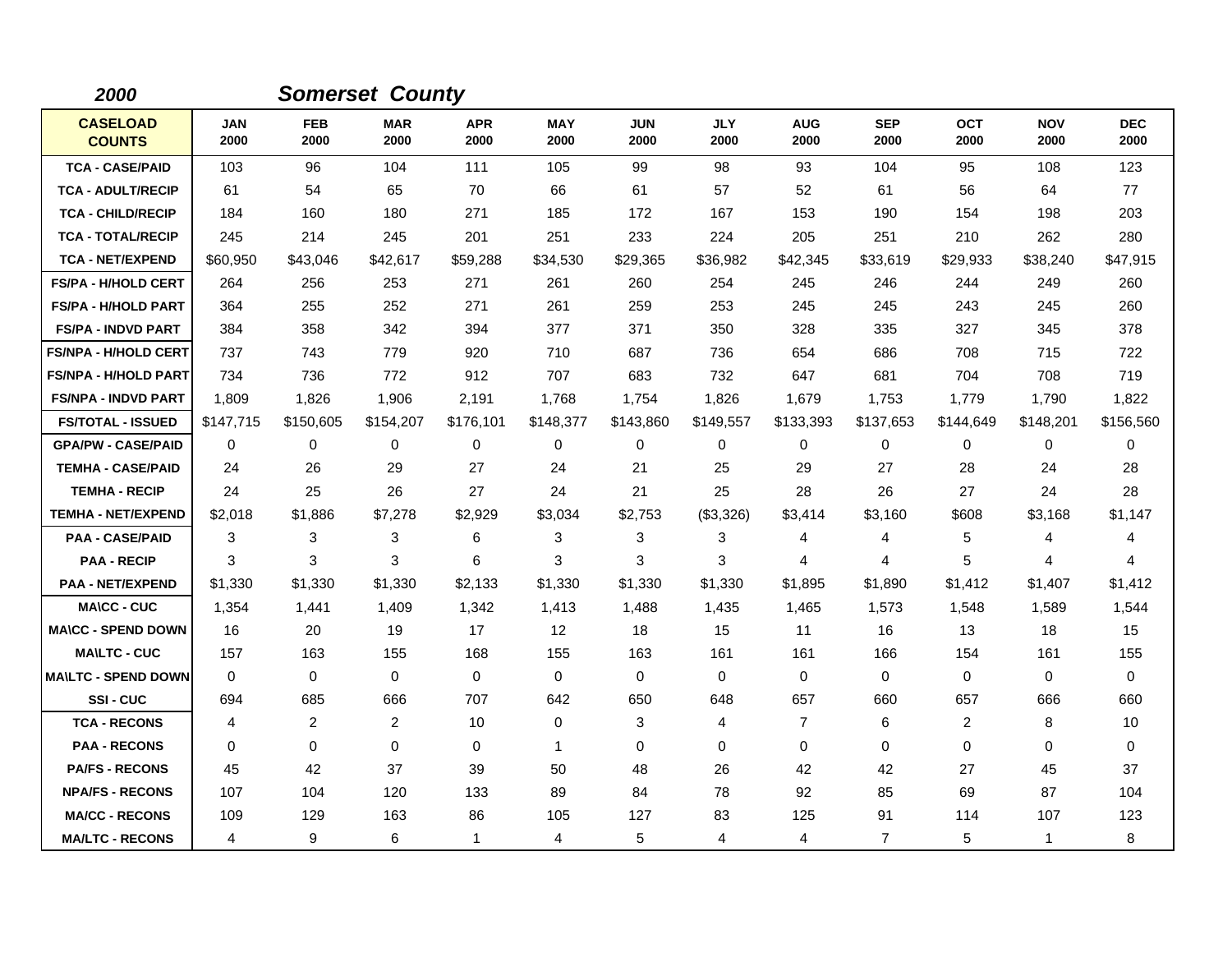| 2001                                   |                    |                    | <b>Somerset County</b> |                         |                    |                    |                    |                    |                    |                    |                         |                    |
|----------------------------------------|--------------------|--------------------|------------------------|-------------------------|--------------------|--------------------|--------------------|--------------------|--------------------|--------------------|-------------------------|--------------------|
| <b>APPLICATIONS</b><br><b>ACTIVITY</b> | <b>JAN</b><br>2001 | <b>FEB</b><br>2001 | <b>MAR</b><br>2001     | <b>APR</b><br>2001      | <b>MAY</b><br>2001 | <b>JUN</b><br>2001 | <b>JLY</b><br>2001 | <b>AUG</b><br>2001 | <b>SEP</b><br>2001 | <b>OCT</b><br>2001 | <b>NOV</b><br>2001      | <b>DEC</b><br>2001 |
| <b>TCA - RECD</b>                      | 20                 | 15                 | 20                     | 29                      | 25                 | 22                 | 23                 | 31                 | 26                 | 29                 | 24                      | 24                 |
| <b>TCA - APPRVD</b>                    | 16                 | 5                  | 5                      | 6                       | 17                 | 9                  | 10                 | 8                  | 18                 | 11                 | 8                       | 14                 |
| <b>TCA - N/APPRVD</b>                  | 13                 | 18                 | 11                     | 14                      | 26                 | 14                 | 20                 | 22                 | $\overline{7}$     | 31                 | 16                      | 22                 |
| <b>TCA - CLOSED</b>                    | 10                 | 3                  | 14                     | 8                       | 5                  | 14                 | 15                 | 10                 | 12                 | 9                  | 13                      | 15                 |
| <b>FS/PA - RECD</b>                    | 9                  | 12                 | 3                      | $\overline{2}$          | 3                  | 6                  | 2                  | 5                  | 7                  | $\overline{7}$     | 6                       | 11                 |
| <b>FS/PA - APPRVD</b>                  | 15                 | 10                 | 5                      | 1                       | $\overline{2}$     | 10                 | 3                  | $\overline{7}$     | 6                  | 12                 | 12                      | 9                  |
| <b>FS/PA - N/APPRVD</b>                | $\mathbf{1}$       | $\overline{2}$     | $\overline{2}$         | 0                       | $\overline{2}$     | 3                  | 0                  | $\mathbf{1}$       | $\mathbf 1$        | $\mathbf{1}$       | $\overline{2}$          | -1                 |
| <b>FS/NPA - RECD</b>                   | 127                | 75                 | 85                     | 60                      | 67                 | 72                 | 135                | 90                 | 108                | 121                | 100                     | 75                 |
| <b>FS/NPA - APPRVD</b>                 | 98                 | 78                 | 75                     | 59                      | 53                 | 54                 | 99                 | 89                 | 70                 | 115                | 97                      | 73                 |
| <b>FS/NPA - N/APPRVD</b>               | 34                 | 31                 | 19                     | 19                      | 16                 | 22                 | 68                 | 34                 | 23                 | 25                 | 40                      | 19                 |
| <b>TEMHA - RECD</b>                    | 9                  | 6                  | 3                      | 8                       | $\overline{2}$     | 6                  | $\overline{c}$     | 8                  | 10                 | $\overline{7}$     | 5                       | 5                  |
| <b>TEMHA - APPRVD</b>                  | 5                  | $\overline{c}$     | 6                      | 3                       | $\overline{c}$     | 4                  | $\overline{c}$     | 4                  | 5                  | 6                  | 5                       | -1                 |
| <b>TEMHA - N/APPRVD</b>                | 6                  | -1                 | 4                      | 0                       | 5                  | 2                  | 0                  | 3                  | 1                  | 8                  | 4                       | $\overline{2}$     |
| <b>TEMHA - CLOSED</b>                  | 2                  | 3                  | 2                      | $\overline{\mathbf{c}}$ | $\overline{c}$     | $\overline{7}$     | 6                  | 6                  | 7                  | 4                  | 7                       | $\overline{2}$     |
| <b>PAA - RECD</b>                      | $\mathbf 1$        | $\mathbf 0$        | $\mathbf 0$            | 0                       | $\pmb{0}$          | 0                  | 0                  | 0                  | $\mathbf 0$        | -1                 | $\overline{c}$          | 0                  |
| <b>PAA - APPRVD</b>                    | $\mathbf 1$        | 0                  | $\mathbf 0$            | 0                       | 0                  | 0                  | 0                  | 0                  | $\mathbf 0$        | 1                  | $\overline{\mathbf{c}}$ | 1                  |
| <b>PAA - N/APPRVD</b>                  | $\mathbf 0$        | 0                  | $\mathbf 0$            | 0                       | 0                  | 0                  | 0                  | 0                  | 0                  | 1                  | 1                       | 1                  |
| <b>PAA - CLOSED</b>                    | $\mathbf 1$        | $\mathbf 0$        | -1                     | 0                       | $\mathbf 0$        | 0                  | 0                  | $\mathbf 0$        | $\mathbf 0$        | $\mathbf 0$        | $\mathbf 0$             | 0                  |
| <b>MA/CC - RECD</b>                    | 132                | 105                | 157                    | 138                     | 109                | 154                | 171                | 154                | 166                | 184                | 143                     | 136                |
| <b>MA/CC - APPRVD</b>                  | 125                | 108                | 110                    | 96                      | 100                | 128                | 108                | 111                | 154                | 137                | 134                     | 89                 |
| <b>MA/CC - OTO</b>                     | 2                  | 2                  | $\mathbf{1}$           | 1                       | 0                  | 3                  | 0                  | 4                  | $\mathbf 0$        | $\mathbf{1}$       | 3                       | -1                 |
| <b>MA/CC - N/APPRVD</b>                | 69                 | 49                 | 54                     | 46                      | 60                 | 60                 | 68                 | 76                 | 65                 | 75                 | 82                      | 69                 |
| <b>MA/LTC - RECD</b>                   | $\overline{7}$     | 6                  | $\overline{7}$         | 4                       | 11                 | 8                  | $\overline{7}$     | 11                 | 11                 | 11                 | 4                       | 9                  |
| <b>MA/LTC - APPRVD</b>                 | 10                 | 6                  | 6                      | 4                       | 8                  | 5                  | 12                 | 4                  | 4                  | 13                 | 11                      | 3                  |
| <b>MA/LTC - OTO</b>                    | 0                  | 0                  | 0                      | 0                       | 0                  | 0                  | 0                  | 0                  | 0                  | 0                  | 0                       | 0                  |
| <b>MA/LTC - N/APPRVD</b>               | 8                  | 6                  | 9                      | 9                       | 9                  | 6                  | 15                 | 12                 | 3                  | 10                 | 6                       | 2                  |
| <b>SSI-RECD</b>                        | $\overline{7}$     | 4                  | 6                      | 5                       | 3                  | 3                  | 3                  | 4                  | 1                  | 8                  | 6                       | 4                  |
| <b>SSI-APPRVD</b>                      | 16                 | 6                  | 11                     | 11                      | 14                 | 9                  | 10                 | 12                 | 3                  | 13                 | 18                      | 11                 |
| SSI-OTO                                | -1                 | 0                  | $\mathbf 0$            | 0                       | 0                  | 0                  | 0                  | $\mathbf{1}$       | 0                  | 0                  | 0                       | 0                  |
| <b>SSI - N/APPRVD</b>                  | 8                  | 1                  | 5                      | 6                       | 3                  | 3                  | 5                  | $\overline{c}$     | 0                  | 5                  | 6                       | 3                  |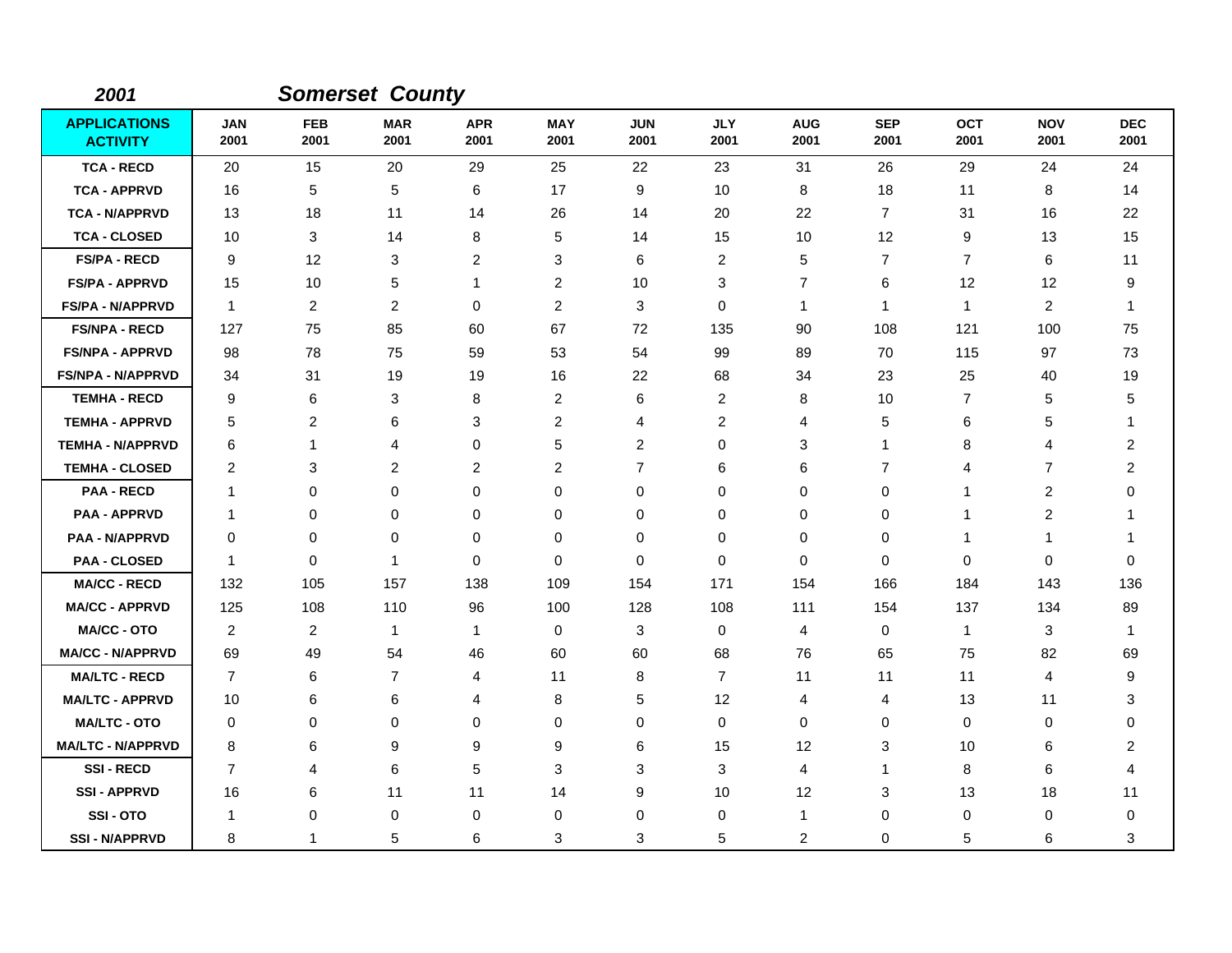| 2001                             |                    |                    | <b>Somerset County</b> |                    |                    |                    |                    |                    |                    |                    |                    |                    |
|----------------------------------|--------------------|--------------------|------------------------|--------------------|--------------------|--------------------|--------------------|--------------------|--------------------|--------------------|--------------------|--------------------|
| <b>CASELOAD</b><br><b>COUNTS</b> | <b>JAN</b><br>2001 | <b>FEB</b><br>2001 | <b>MAR</b><br>2001     | <b>APR</b><br>2001 | <b>MAY</b><br>2001 | <b>JUN</b><br>2001 | <b>JLY</b><br>2001 | <b>AUG</b><br>2001 | <b>SEP</b><br>2001 | <b>OCT</b><br>2001 | <b>NOV</b><br>2001 | <b>DEC</b><br>2001 |
| <b>TCA - CASE/PAID</b>           | 121                | 116                | 106                    | 112                | 123                | 120                | 115                | 113                | 126                | 129                | 119                | 126                |
| <b>TCA - ADULT/RECIP</b>         | 74                 | 68                 | 61                     | 68                 | 71                 | 73                 | 58                 | 63                 | 67                 | 78                 | 74                 | 82                 |
| <b>TCA - CHILD/RECIP</b>         | 196                | 188                | 180                    | 185                | 199                | 194                | 193                | 186                | 208                | 219                | 190                | 216                |
| <b>TCA - TOTAL/RECIP</b>         | 270                | 256                | 241                    | 253                | 270                | 267                | 251                | 249                | 275                | 297                | 264                | 298                |
| <b>TCA - NET/EXPEND</b>          | \$34,743           | \$49,958           | \$39,659               | \$47,168           | \$38,378           | \$35,358           | \$59,344           | \$55,306           | \$36,282           | \$72,640           | \$46,286           | \$60,494           |
| <b>FS/PA - H/HOLD CERT</b>       | 268                | 277                | 263                    | 262                | 261                | 273                | 269                | 270                | 265                | 279                | 282                | 283                |
| <b>FS/PA - H/HOLD PART</b>       | 263                | 277                | 263                    | 262                | 261                | 273                | 269                | 268                | 264                | 278                | 282                | 280                |
| <b>FS/PA - INDVD PART</b>        | 380                | 409                | 380                    | 382                | 372                | 406                | 397                | 393                | 379                | 415                | 426                | 417                |
| <b>FS/NPA - H/HOLD CERT</b>      | 743                | 742                | 770                    | 777                | 748                | 699                | 712                | 708                | 719                | 766                | 795                | 808                |
| <b>FS/NPA - H/HOLD PART</b>      | 734                | 739                | 767                    | 773                | 744                | 696                | 708                | 702                | 715                | 760                | 791                | 802                |
| <b>FS/NPA - INDVD PART</b>       | 1,882              | 1,865              | 1,930                  | 1,937              | 1,892              | 1,802              | 1,828              | 1,841              | 1,831              | 1,927              | 2,002              | 2,041              |
| <b>FS/TOTAL - ISSUED</b>         | \$157,467          | \$164,717          | \$166,333              | \$168,343          | \$164,355          | \$155,286          | \$154,858          | \$155,423          | \$152,464          | \$169,362          | \$172,329          | \$179,616          |
| <b>GPA/PW - CASE/PAID</b>        | 0                  | 0                  | 0                      | 0                  | 0                  | 0                  | 0                  | 0                  | 0                  | 0                  | 0                  | 0                  |
| <b>TEMHA - CASE/PAID</b>         | 33                 | 33                 | 38                     | 35                 | 40                 | 35                 | 40                 | 38                 | 37                 | 43                 | 43                 | 42                 |
| <b>TEMHA - RECIP</b>             | 32                 | 33                 | 38                     | 35                 | 37                 | 35                 | 40                 | 36                 | 37                 | 43                 | 42                 | 40                 |
| <b>TEMHA - NET/EXPEND</b>        | \$7,475            | (\$1,740)          | \$5,483                | (\$1,125)          | (\$6,984)          | \$4,466            | \$5,755            | (\$23,569)         | \$5,487            | \$5,973            | \$16,477           | \$6,289            |
| <b>PAA - CASE/PAID</b>           | 4                  | $\overline{7}$     | 4                      | 4                  | 4                  | 4                  | 4                  | 4                  | 4                  | 4                  | 6                  | 7                  |
| <b>PAA - RECIP</b>               | 4                  | $\overline{7}$     | 4                      | 4                  | 4                  | 4                  | 4                  | 4                  | 4                  | 4                  | 6                  | $\overline{7}$     |
| <b>PAA - NET/EXPEND</b>          | \$1,700            | \$2,538            | \$1,700                | \$1,700            | \$1,700            | \$1,700            | \$1,700            | \$1,700            | \$1,700            | \$2,158            | \$2,986            | \$3,530            |
| <b>MA\CC - CUC</b>               | 1,549              | 1,618              | 1,589                  | 1,636              | 1,594              | 1,651              | 1,620              | 1,582              | 1,664              | 1,625              | 1,670              | 1,582              |
| <b>MA\CC - SPEND DOWN</b>        | 16                 | 19                 | 15                     | 18                 | 12                 | 18                 | 15                 | 24                 | 27                 | 22                 | 22                 | 13                 |
| <b>MA\LTC - CUC</b>              | 156                | 163                | 165                    | 164                | 160                | 161                | 164                | 162                | 164                | 175                | 180                | 171                |
| <b>MA\LTC - SPEND DOWN</b>       | $\mathbf 0$        | 0                  | $\mathbf 0$            | 0                  | $\mathbf 0$        | $\mathbf 0$        | 0                  | 0                  | $\mathbf 0$        | $\mathbf 0$        | $\mathbf 0$        | 0                  |
| SSI-CUC                          | 651                | 649                | 652                    | 653                | 659                | 661                | 665                | 675                | 674                | 680                | 686                | 692                |
| <b>TCA - RECONS</b>              | $\mathbf 1$        | 4                  | 5                      | $\overline{2}$     | 3                  | 4                  | 6                  | 3                  | 6                  | 6                  | 12                 | 4                  |
| <b>PAA - RECONS</b>              | $\mathbf 0$        | 0                  | $\mathbf 0$            | 0                  | 0                  | $\mathbf{1}$       | 0                  | 0                  | $\mathbf 0$        | 0                  | $\mathbf 0$        | 0                  |
| <b>PA/FS - RECONS</b>            | 48                 | 41                 | 48                     | 29                 | 50                 | 44                 | 44                 | 38                 | 45                 | 39                 | 56                 | 34                 |
| <b>NPA/FS - RECONS</b>           | 115                | 75                 | 115                    | 110                | 93                 | 73                 | 75                 | 108                | 78                 | 92                 | 104                | 95                 |
| <b>MA/CC - RECONS</b>            | 155                | 102                | 147                    | 137                | 146                | 122                | 147                | 117                | 112                | 108                | 138                | 112                |
| <b>MA/LTC - RECONS</b>           | 12                 | 6                  | 5                      | 4                  | $\overline{7}$     | $\overline{7}$     | $\mathbf{1}$       | 3                  | 5                  | 4                  | 4                  | 9                  |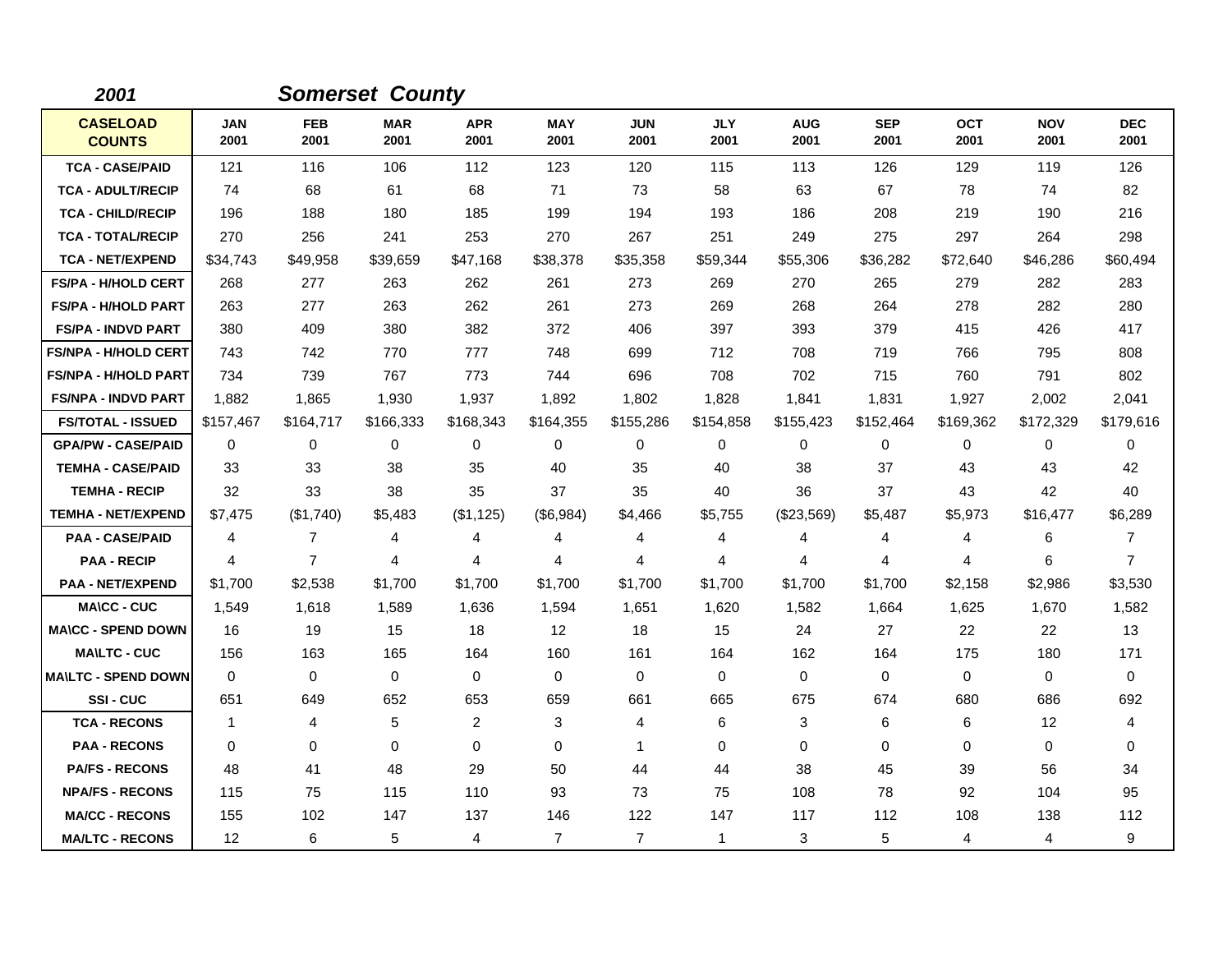| 2002                                   |                    |                    | <b>Somerset County</b> |                    |                    |                    |                    |                    |                    |                    |                    |                    |
|----------------------------------------|--------------------|--------------------|------------------------|--------------------|--------------------|--------------------|--------------------|--------------------|--------------------|--------------------|--------------------|--------------------|
| <b>APPLICATIONS</b><br><b>ACTIVITY</b> | <b>JAN</b><br>2002 | <b>FEB</b><br>2002 | <b>MAR</b><br>2002     | <b>APR</b><br>2002 | <b>MAY</b><br>2002 | <b>JUN</b><br>2002 | <b>JLY</b><br>2002 | <b>AUG</b><br>2002 | <b>SEP</b><br>2002 | <b>OCT</b><br>2002 | <b>NOV</b><br>2002 | <b>DEC</b><br>2002 |
| <b>TCA - RECD</b>                      | 31                 | 15                 | 24                     | 18                 | $\,6\,$            | 15                 | 31                 | 25                 | 22                 | 31                 | 27                 | 24                 |
| <b>TCA - APPRVD</b>                    | 6                  | $\overline{7}$     | 8                      | 9                  | 10                 | 5                  | $\overline{7}$     | 14                 | 13                 | 11                 | 15                 | 11                 |
| <b>TCA - N/APPRVD</b>                  | 8                  | 23                 | 10                     | 18                 | 17                 | $\overline{c}$     | 13                 | 24                 | 13                 | 19                 | 22                 | 10                 |
| <b>TCA - CLOSED</b>                    | 8                  | 11                 | 4                      | $\overline{7}$     | $\overline{7}$     | 12                 | 14                 | 8                  | 14                 | 11                 | 8                  | 13                 |
| <b>FS/PA - RECD</b>                    | 10                 | 6                  | 8                      | $\overline{7}$     | 13                 | 6                  | 8                  | 12                 | $\overline{7}$     | 10                 | 4                  | 9                  |
| <b>FS/PA - APPRVD</b>                  | 11                 | 8                  | 12                     | $\overline{7}$     | 12                 | 8                  | 8                  | $\overline{7}$     | 8                  | 17                 | $\overline{7}$     | 10                 |
| <b>FS/PA - N/APPRVD</b>                | $\overline{1}$     | $\mathbf{1}$       | $\overline{1}$         | 0                  | $\overline{2}$     | 1                  | 1                  | 3                  | 3                  | 0                  | $\mathbf{1}$       | $\mathbf 0$        |
| <b>FS/NPA - RECD</b>                   | 124                | 71                 | 77                     | 73                 | 71                 | 69                 | 84                 | 105                | 118                | 144                | 99                 | 91                 |
| <b>FS/NPA - APPRVD</b>                 | 97                 | 73                 | 75                     | 50                 | 59                 | 66                 | 74                 | 85                 | 99                 | 109                | 99                 | 73                 |
| <b>FS/NPA - N/APPRVD</b>               | 18                 | 29                 | 28                     | 14                 | 24                 | 12                 | 15                 | 27                 | 17                 | 29                 | 39                 | 27                 |
| <b>TEMHA - RECD</b>                    | 5                  | 5                  | $\overline{7}$         | 5                  | 8                  | $\overline{c}$     | 11                 | 7                  | $\overline{7}$     | 8                  | $\overline{7}$     | 5                  |
| <b>TEMHA - APPRVD</b>                  | 3                  | 7                  | 5                      | 5                  | 5                  | 3                  | $\overline{7}$     | 4                  | 4                  | 7                  | $\overline{4}$     | 2                  |
| <b>TEMHA - N/APPRVD</b>                | 5                  | 4                  | $\overline{c}$         | 4                  | 0                  | 1                  | 4                  | $\overline{c}$     | 3                  | 5                  | 3                  | 2                  |
| <b>TEMHA - CLOSED</b>                  | 3                  | 3                  | 10                     | 5                  | 9                  | 4                  | 9                  | 4                  | $\overline{4}$     | 6                  | 5                  | $\overline{7}$     |
| <b>PAA - RECD</b>                      | $\Omega$           | $\mathbf 0$        | 0                      | 0                  | 1                  | 0                  | 0                  | 1                  | $\overline{c}$     | 0                  | -1                 | 2                  |
| <b>PAA - APPRVD</b>                    | $\mathbf{1}$       | 0                  | 0                      | 0                  | $\mathbf 0$        | $\mathbf 0$        | $\mathbf 0$        | 0                  | $\mathbf{1}$       | 0                  | $\mathbf{1}$       | 2                  |
| <b>PAA - N/APPRVD</b>                  | 0                  | $\mathbf 0$        | 0                      | 0                  | $\mathbf 0$        | 1                  | 0                  | 1                  | 0                  | $\mathbf{1}$       | $\mathbf{1}$       | 0                  |
| <b>PAA - CLOSED</b>                    | $\Omega$           | $\mathbf 0$        | $\Omega$               | $\Omega$           | $\overline{1}$     | $\Omega$           | 1                  | 0                  | 2                  | 0                  | 0                  | 1                  |
| <b>MA/CC - RECD</b>                    | 201                | 114                | 144                    | 126                | 128                | 147                | 181                | 185                | 156                | 161                | 116                | 122                |
| <b>MA/CC - APPRVD</b>                  | 169                | 126                | 145                    | 99                 | 107                | 107                | 136                | 145                | 132                | 119                | 108                | 108                |
| <b>MA/CC - OTO</b>                     | 2                  | 2                  | $\mathbf{1}$           | $\mathbf{1}$       | 3                  | 2                  | $\mathbf 0$        | $\overline{2}$     | 0                  | 0                  | 0                  | -1                 |
| <b>MA/CC - N/APPRVD</b>                | 93                 | 73                 | 63                     | 52                 | 66                 | 44                 | 64                 | 71                 | 65                 | 53                 | 53                 | 53                 |
| <b>MA/LTC - RECD</b>                   | 12                 | 8                  | 9                      | 13                 | 11                 | 8                  | 8                  | 11                 | 5                  | 5                  | 5                  | 4                  |
| <b>MA/LTC - APPRVD</b>                 | 9                  | $\overline{7}$     | $\overline{7}$         | 5                  | 6                  | $\overline{7}$     | 15                 | 12                 | 5                  | 7                  | 8                  | $\overline{7}$     |
| <b>MA/LTC - OTO</b>                    | 0                  | $\mathbf 0$        | 0                      | 0                  | 0                  | 0                  | 0                  | 0                  | $\mathbf 0$        | 0                  | 0                  | 0                  |
| <b>MA/LTC - N/APPRVD</b>               | 9                  | 8                  | 3                      | 9                  | 6                  | 8                  | 15                 | 11                 | 3                  | $\overline{7}$     | 5                  | 6                  |
| <b>SSI-RECD</b>                        | 8                  | 6                  | 5                      | 3                  | $\overline{7}$     | $\overline{c}$     | $\mathbf{1}$       | $\overline{7}$     | -1                 | 4                  | $\overline{c}$     | 5                  |
| <b>SSI-APPRVD</b>                      | 13                 | 15                 | 14                     | 8                  | 6                  | 11                 | 5                  | 10                 | 8                  | 8                  | 6                  | 14                 |
| SSI-OTO                                | 0                  | 0                  | 0                      | 0                  | $\mathbf 0$        | 0                  | $\mathbf 0$        | 0                  | $\mathbf 0$        | 0                  | 0                  | 0                  |
| <b>SSI-N/APPRVD</b>                    | 6                  | 4                  | 4                      | 2                  | 2                  | 6                  | 1                  | 5                  | $\overline{2}$     | 4                  | $\overline{c}$     | 5                  |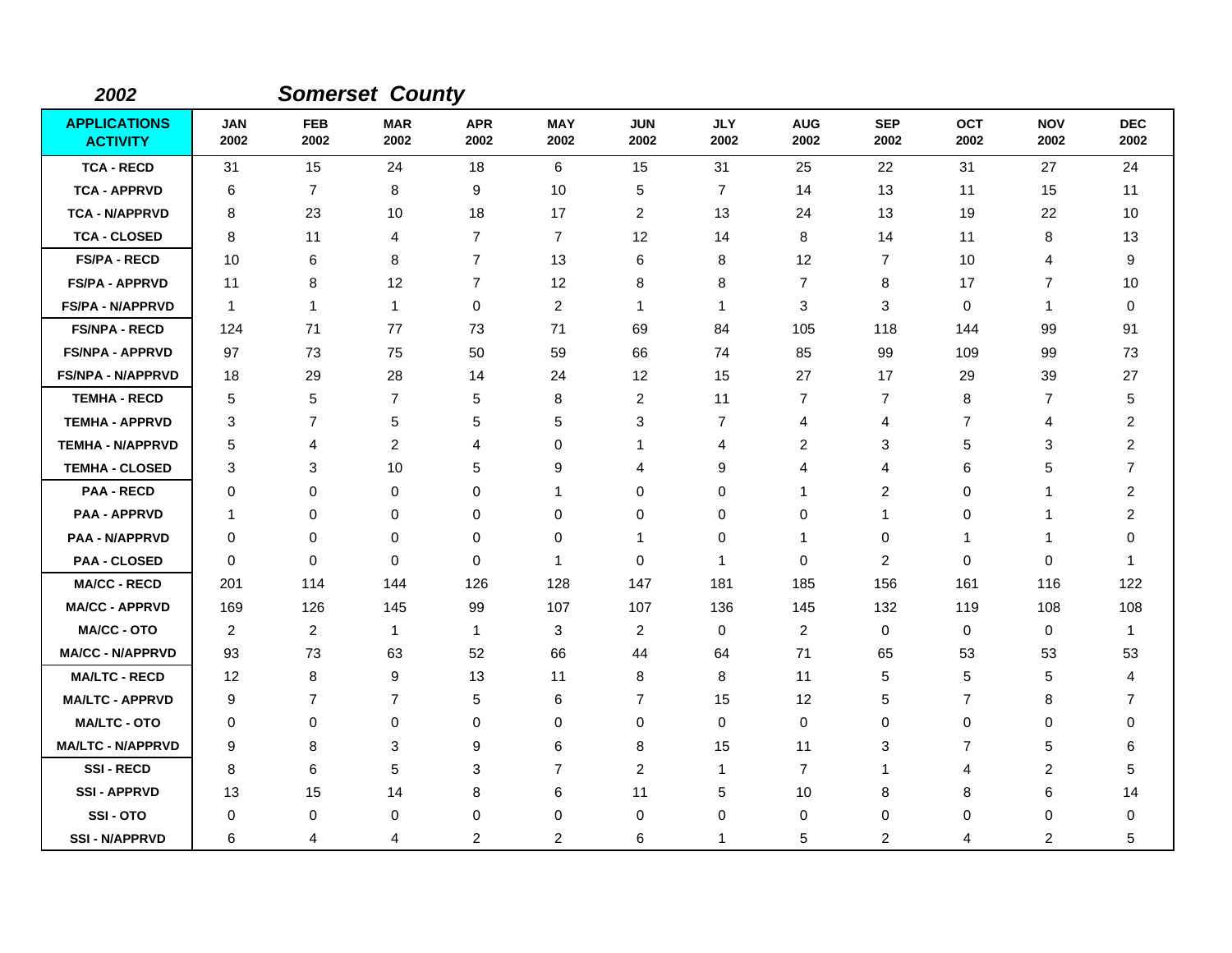| 2002                             |                    |                    | <b>Somerset County</b> |                    |                    |                    |                    |                    |                    |                    |                    |                    |
|----------------------------------|--------------------|--------------------|------------------------|--------------------|--------------------|--------------------|--------------------|--------------------|--------------------|--------------------|--------------------|--------------------|
| <b>CASELOAD</b><br><b>COUNTS</b> | <b>JAN</b><br>2002 | <b>FEB</b><br>2002 | <b>MAR</b><br>2002     | <b>APR</b><br>2002 | <b>MAY</b><br>2002 | <b>JUN</b><br>2002 | <b>JLY</b><br>2002 | <b>AUG</b><br>2002 | <b>SEP</b><br>2002 | <b>OCT</b><br>2002 | <b>NOV</b><br>2002 | <b>DEC</b><br>2002 |
| <b>TCA - CASE/PAID</b>           | 121                | 118                | 120                    | 126                | 125                | 118                | 111                | 120                | 122                | 121                | 131                | 136                |
| <b>TCA - ADULT/RECIP</b>         | 77                 | 72                 | 73                     | 77                 | 76                 | 71                 | 67                 | 72                 | 79                 | 74                 | 82                 | 86                 |
| <b>TCA - CHILD/RECIP</b>         | 206                | 205                | 207                    | 225                | 215                | 208                | 192                | 209                | 208                | 202                | 202                | 229                |
| <b>TCA - TOTAL/RECIP</b>         | 283                | 277                | 280                    | 302                | 291                | 279                | 259                | 281                | 287                | 276                | 284                | 315                |
| <b>TCA - NET/EXPEND</b>          | \$44,103           | \$38,470           | \$54,905               | \$49,018           | \$44,780           | \$28,936           | \$38,504           | \$49,504           | \$47,414           | \$35,974           | \$43,523           | \$46,143           |
| <b>FS/PA - H/HOLD CERT</b>       | 287                | 287                | 295                    | 295                | 291                | 294                | 291                | 289                | 288                | 293                | 295                | 294                |
| <b>FS/PA - H/HOLD PART</b>       | 284                | 286                | 294                    | 294                | 291                | 294                | 291                | 289                | 288                | 293                | 294                | 294                |
| <b>FS/PA - INDVD PART</b>        | 439                | 439                | 454                    | 454                | 449                | 462                | 458                | 442                | 435                | 444                | 441                | 436                |
| <b>FS/NPA - H/HOLD CERT</b>      | 838                | 869                | 887                    | 869                | 866                | 836                | 822                | 836                | 859                | 907                | 935                | 944                |
| <b>FS/NPA - H/HOLD PART</b>      | 826                | 862                | 880                    | 863                | 860                | 829                | 816                | 832                | 852                | 902                | 928                | 939                |
| <b>FS/NPA - INDVD PART</b>       | 2,096              | 2,175              | 2,204                  | 2,162              | 2,160              | 2,114              | 2,089              | 2,132              | 2,160              | 2,239              | 2,303              | 2,302              |
| <b>FS/TOTAL - ISSUED</b>         | \$182,502          | \$191,910          | \$193,530              | \$188,389          | \$186,912          | \$183,541          | \$180,569          | \$181,051          | \$186,304          | \$202,053          | \$207,926          | \$209,529          |
| <b>GPA/PW - CASE/PAID</b>        | $\Omega$           | 0                  | $\Omega$               | 0                  | 0                  | $\Omega$           | 0                  | 0                  | $\Omega$           | $\Omega$           | 0                  | $\Omega$           |
| <b>TEMHA - CASE/PAID</b>         | 42                 | 50                 | 44                     | 46                 | 41                 | 40                 | 44                 | 45                 | 45                 | 45                 | 44                 | 41                 |
| <b>TEMHA - RECIP</b>             | 42                 | 47                 | 41                     | 43                 | 41                 | 39                 | 41                 | 44                 | 44                 | 44                 | 42                 | 40                 |
| <b>TEMHA - NET/EXPEND</b>        | \$7,744            | \$4,577            | (\$1,213)              | \$5,411            | \$7,584            | \$2,855            | (\$1,091)          | \$7,232            | \$7,400            | \$3,134            | \$1,620            | \$5,331            |
| <b>PAA - CASE/PAID</b>           | 9                  | 7                  | $\overline{7}$         | $\overline{7}$     | 6                  | 6                  | 6                  | 6                  | 6                  | 6                  | $\overline{7}$     | 7                  |
| <b>PAA - RECIP</b>               | 9                  | $\overline{7}$     | $\overline{7}$         | $\overline{7}$     | 6                  | 6                  | 6                  | 6                  | 6                  | 6                  | $\overline{7}$     | $\overline{7}$     |
| <b>PAA - NET/EXPEND</b>          | \$3,694            | \$2,111            | \$3,067                | \$3,067            | \$1,571            | \$2,318            | \$2,313            | \$2,318            | \$2,222            | \$2,318            | \$2,400            | \$2,400            |
| <b>MA\CC - CUC</b>               | 1,635              | 1,695              | 1,663                  | 1,744              | 1,694              | 1,760              | 1,750              | 1,793              | 1,869              | 1,798              | 1,868              | 1,825              |
| <b>MA\CC - SPEND DOWN</b>        | 13                 | 25                 | 31                     | 35                 | 26                 | 35                 | 24                 | 23                 | 29                 | 26                 | 29                 | 17                 |
| <b>MA\LTC - CUC</b>              | 166                | 165                | 166                    | 161                | 154                | 157                | 162                | 169                | 172                | 164                | 168                | 171                |
| <b>MAILTC - SPEND DOWN</b>       | $\Omega$           | $\Omega$           | $\mathbf{0}$           | $\Omega$           | 0                  | $\Omega$           | $\Omega$           | 0                  | $\Omega$           | 0                  | $\mathbf 0$        | 0                  |
| SSI-CUC                          | 682                | 678                | 678                    | 681                | 676                | 667                | 656                | 647                | 649                | 637                | 636                | 646                |
| <b>TCA - RECONS</b>              | 3                  | 4                  | 3                      | 9                  | 5                  | 7                  | $\overline{7}$     | 9                  | 10                 | 10                 | 12                 | 7                  |
| <b>PAA - RECONS</b>              | $\Omega$           | 0                  | $\Omega$               | $\Omega$           | 0                  | $\mathbf{1}$       | $\Omega$           | $\Omega$           | $\Omega$           | $\Omega$           | 0                  | 0                  |
| <b>PA/FS - RECONS</b>            | 45                 | 34                 | 51                     | 49                 | 41                 | 30                 | 40                 | 43                 | 26                 | 40                 | 43                 | 39                 |
| <b>NPA/FS - RECONS</b>           | 110                | 64                 | 91                     | 99                 | 96                 | 96                 | 83                 | 64                 | 77                 | 84                 | 99                 | 87                 |
| <b>MA/CC - RECONS</b>            | 154                | 164                | 154                    | 139                | 156                | 142                | 137                | 112                | 127                | 130                | 170                | 141                |
| <b>MA/LTC - RECONS</b>           | 8                  | 5                  | $\overline{7}$         | 9                  | 3                  | 4                  | $\overline{2}$     | 6                  | 6                  | 3                  | 9                  | 8                  |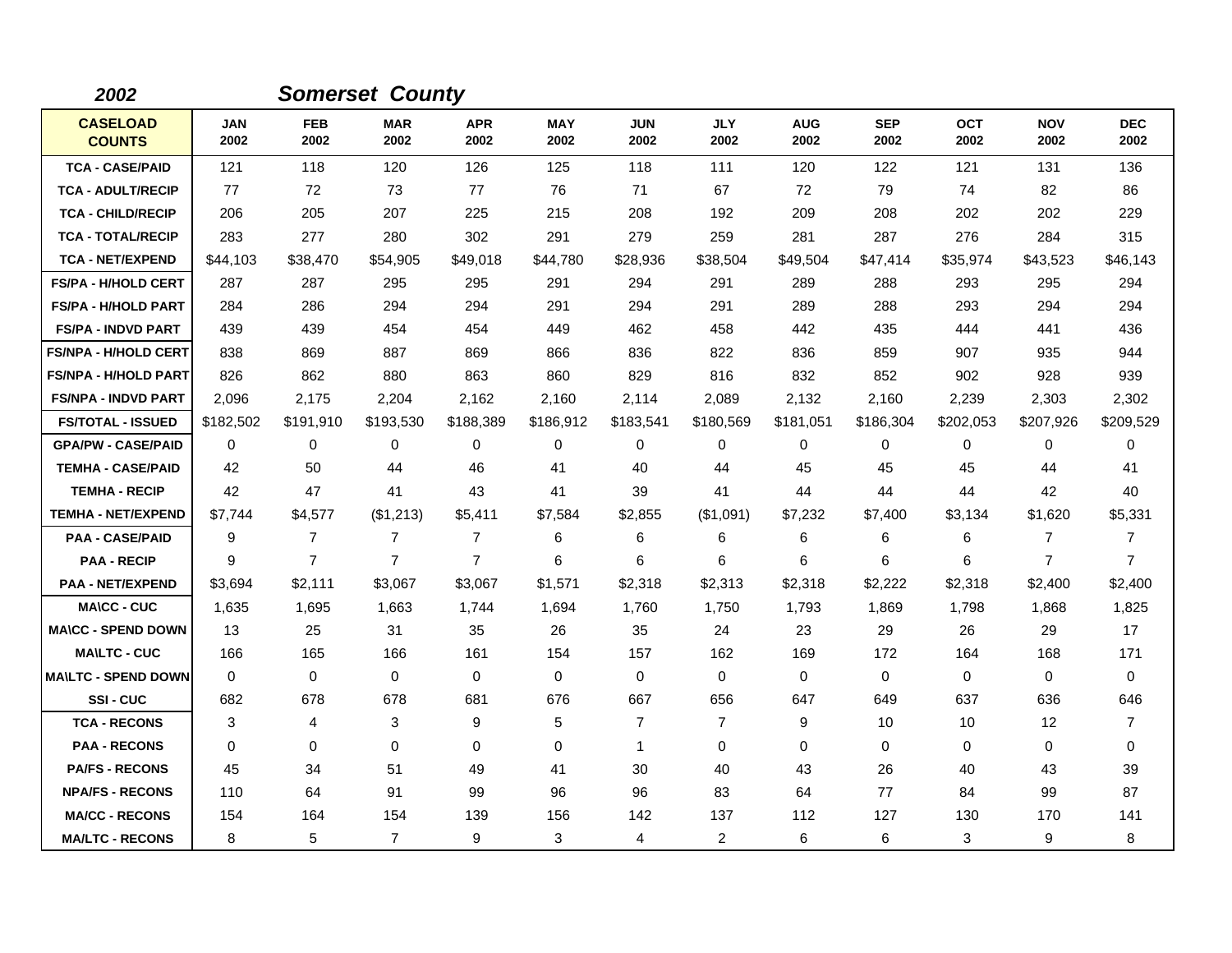| 2003                                   |                    |                    | <b>Somerset County</b> |                    |                    |                    |                    |                    |                    |                    |                    |                    |
|----------------------------------------|--------------------|--------------------|------------------------|--------------------|--------------------|--------------------|--------------------|--------------------|--------------------|--------------------|--------------------|--------------------|
| <b>APPLICATIONS</b><br><b>ACTIVITY</b> | <b>JAN</b><br>2003 | <b>FEB</b><br>2003 | <b>MAR</b><br>2003     | <b>APR</b><br>2003 | <b>MAY</b><br>2003 | <b>JUN</b><br>2003 | <b>JLY</b><br>2003 | <b>AUG</b><br>2003 | <b>SEP</b><br>2003 | <b>OCT</b><br>2003 | <b>NOV</b><br>2003 | <b>DEC</b><br>2003 |
| <b>TCA - RECD</b>                      | 26                 | 26                 | 34                     | 33                 | 15                 | 22                 | 30                 | 24                 | 25                 | 29                 | 25                 | 24                 |
| <b>TCA - APPRVD</b>                    | 17                 | 20                 | 16                     | 17                 | 16                 | 5                  | 12                 | 10                 | 8                  | 11                 | 12                 | 11                 |
| <b>TCA - N/APPRVD</b>                  | 14                 | 15                 | 17                     | 20                 | 20                 | 10                 | 18                 | 27                 | 16                 | 26                 | 18                 | 18                 |
| <b>TCA - CLOSED</b>                    | 14                 | 17                 | 14                     | 28                 | 11                 | 19                 | 12                 | 16                 | 15                 | 11                 | 9                  | 5                  |
| <b>FS/PA - RECD</b>                    | 11                 | 11                 | 5                      | 8                  | 4                  | 9                  | 8                  | 4                  | 6                  | $\overline{7}$     | 8                  | 4                  |
| <b>FS/PA - APPRVD</b>                  | 14                 | 13                 | 5                      | $\overline{7}$     | 3                  | 6                  | $\overline{7}$     | 3                  | 7                  | 11                 | 10                 | 5                  |
| <b>FS/PA - N/APPRVD</b>                | $\mathbf{1}$       | $\overline{2}$     | $\mathbf 0$            | $\mathbf 0$        | $\mathbf{1}$       | $\overline{c}$     | 4                  | $\mathbf{1}$       | $\mathbf 1$        | 2                  | $\mathbf{1}$       | -1                 |
| <b>FS/NPA - RECD</b>                   | 145                | 103                | 102                    | 88                 | 79                 | 101                | 131                | 96                 | 132                | 145                | 90                 | 92                 |
| <b>FS/NPA - APPRVD</b>                 | 107                | 95                 | 81                     | 78                 | 71                 | 82                 | 115                | 74                 | 89                 | 132                | 83                 | 86                 |
| <b>FS/NPA - N/APPRVD</b>               | 25                 | 19                 | 30                     | 26                 | 22                 | 17                 | 54                 | 31                 | 30                 | 39                 | 30                 | 28                 |
| <b>TEMHA - RECD</b>                    | 8                  | 11                 | 14                     | 3                  | 8                  | 4                  | 13                 | 10                 | 4                  | 10                 | 7                  | $\overline{7}$     |
| <b>TEMHA - APPRVD</b>                  | 3                  | 6                  | 11                     | 1                  | $\,6$              | 4                  | 6                  | 5                  | 8                  | 5                  | 5                  | 3                  |
| <b>TEMHA - N/APPRVD</b>                | 4                  | 5                  | 5                      | 4                  | 3                  | $\overline{c}$     | 4                  | 4                  | $\overline{7}$     | 4                  | $\overline{c}$     | 5                  |
| <b>TEMHA - CLOSED</b>                  | $\overline{2}$     | 2                  | $\overline{7}$         | 5                  | $\overline{7}$     | 8                  | 10                 | 2                  | 3                  | 5                  | 3                  | 8                  |
| <b>PAA - RECD</b>                      | $\Omega$           | 0                  | 0                      | 0                  | 0                  | 0                  | 0                  | 1                  | 0                  | 0                  | 0                  | $\Omega$           |
| <b>PAA - APPRVD</b>                    | 0                  | $\mathbf 0$        | $\mathbf 0$            | 1                  | $\mathbf 0$        | 0                  | $\mathbf 0$        | 1                  | $\mathbf 0$        | 0                  | 0                  | 0                  |
| <b>PAA - N/APPRVD</b>                  | 0                  | 0                  | 0                      | 0                  | $\mathbf 0$        | 0                  | 0                  | 0                  | $\pmb{0}$          | 0                  | 0                  | 0                  |
| <b>PAA - CLOSED</b>                    | $\Omega$           | $\mathbf{1}$       | $\mathbf{1}$           | $\Omega$           | $\mathbf 0$        | $\Omega$           | 0                  | $\mathbf{1}$       | $\mathbf 1$        | $\mathbf{1}$       | 0                  | $\Omega$           |
| <b>MA/CC - RECD</b>                    | 185                | 134                | 148                    | 141                | 173                | 237                | 265                | 206                | 170                | 201                | 157                | 145                |
| <b>MA/CC - APPRVD</b>                  | 172                | 92                 | 122                    | 116                | 132                | 165                | 198                | 135                | 131                | 179                | 127                | 126                |
| <b>MA/CC - OTO</b>                     | $\mathbf 0$        | 0                  | $\mathbf{1}$           | 1                  | $\mathbf 0$        | 0                  | $\overline{2}$     | 0                  | 3                  | 2                  | $\mathbf{1}$       | 0                  |
| <b>MA/CC - N/APPRVD</b>                | 75                 | 60                 | 68                     | 61                 | 86                 | 96                 | 160                | 105                | 79                 | 92                 | 60                 | 66                 |
| <b>MA/LTC - RECD</b>                   | 8                  | 9                  | 5                      | 9                  | 11                 | 20                 | 8                  | 13                 | 9                  | 12                 | 7                  | 7                  |
| <b>MA/LTC - APPRVD</b>                 | 6                  | 12                 | 6                      | 6                  | 3                  | 3                  | 19                 | 11                 | 9                  | 6                  | 11                 | 8                  |
| <b>MA/LTC - OTO</b>                    | 0                  | 0                  | 0                      | 0                  | 0                  | 0                  | 0                  | 0                  | $\pmb{0}$          | 0                  | 0                  | 0                  |
| <b>MA/LTC - N/APPRVD</b>               | 4                  | 11                 | 4                      | 10                 | 4                  | 8                  | 12                 | 17                 | 12                 | 13                 | 13                 | 9                  |
| <b>SSI-RECD</b>                        | 6                  | $\overline{7}$     | $\sqrt{3}$             | $\overline{c}$     | $\overline{7}$     | 7                  | $\mathbf{3}$       | 6                  | $\,6$              | 5                  | 5                  | $\overline{2}$     |
| <b>SSI - APPRVD</b>                    | 16                 | 13                 | 5                      | 4                  | 10                 | 12                 | 13                 | 11                 | $\overline{7}$     | 14                 | 11                 | $\overline{7}$     |
| SSI-OTO                                | 0                  | 0                  | 0                      | 0                  | 0                  | 0                  | 0                  | 0                  | 0                  | 1                  | 0                  | 0                  |
| <b>SSI - N/APPRVD</b>                  | 3                  | 3                  | 3                      | 2                  | $\overline{c}$     | 3                  | 5                  | 5                  | 3                  | $\overline{7}$     | 4                  | 4                  |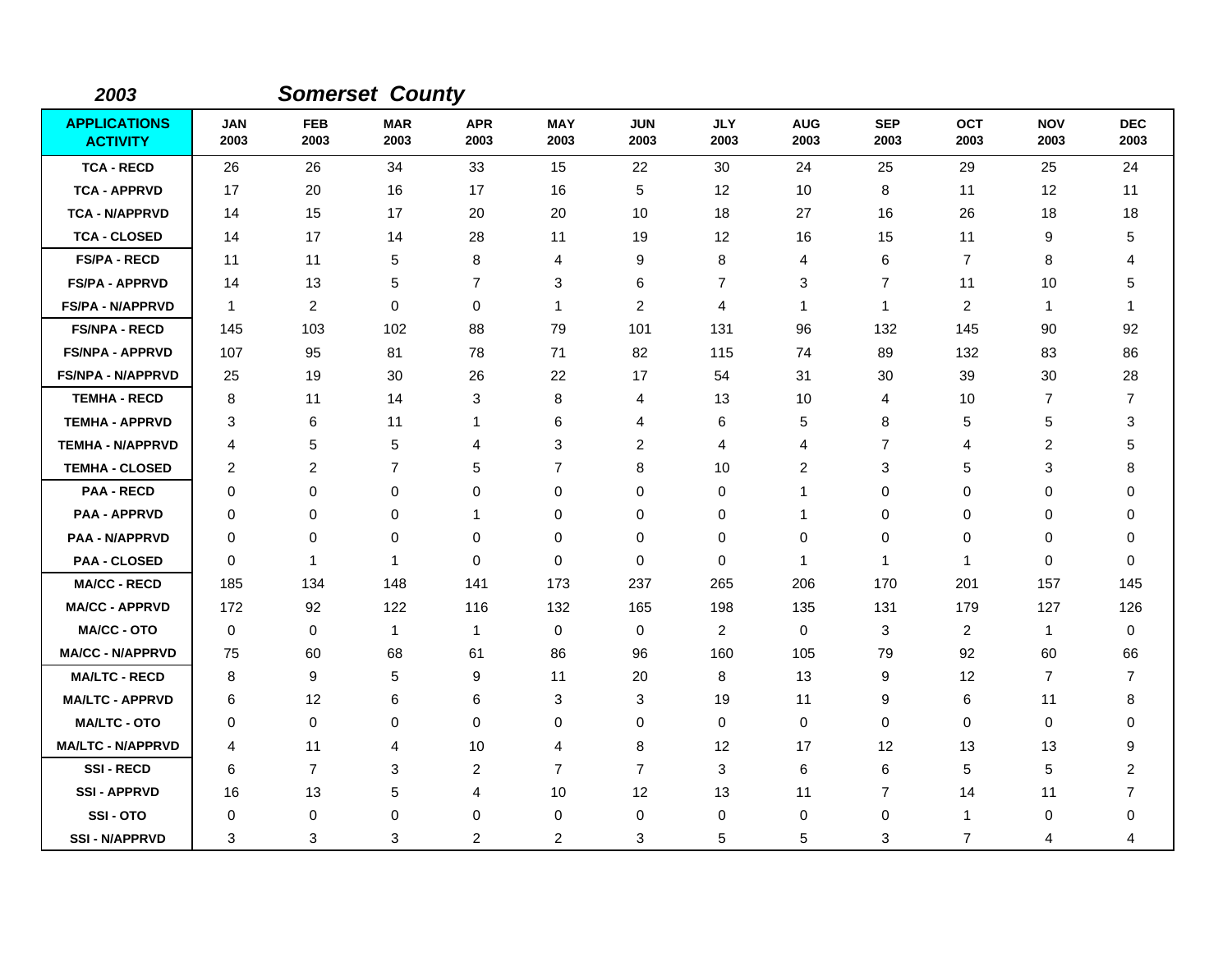| 2003                             |                    |                    | <b>Somerset County</b> |                    |                    |                    |                    |                    |                    |                    |                    |                    |
|----------------------------------|--------------------|--------------------|------------------------|--------------------|--------------------|--------------------|--------------------|--------------------|--------------------|--------------------|--------------------|--------------------|
| <b>CASELOAD</b><br><b>COUNTS</b> | <b>JAN</b><br>2003 | <b>FEB</b><br>2003 | <b>MAR</b><br>2003     | <b>APR</b><br>2003 | <b>MAY</b><br>2003 | <b>JUN</b><br>2003 | <b>JLY</b><br>2003 | <b>AUG</b><br>2003 | <b>SEP</b><br>2003 | <b>OCT</b><br>2003 | <b>NOV</b><br>2003 | <b>DEC</b><br>2003 |
| <b>TCA - CASE/PAID</b>           | 142                | 142                | 147                    | 130                | 141                | 123                | 129                | 121                | 111                | 120                | 125                | 132                |
| <b>TCA - ADULT/RECIP</b>         | 97                 | 91                 | 93                     | 80                 | 92                 | 78                 | 80                 | 79                 | 67                 | 75                 | 77                 | 83                 |
| <b>TCA - CHILD/RECIP</b>         | 242                | 246                | 252                    | 229                | 242                | 214                | 230                | 197                | 173                | 189                | 181                | 198                |
| <b>TCA - TOTAL/RECIP</b>         | 339                | 337                | 345                    | 309                | 334                | 292                | 310                | 276                | 240                | 264                | 258                | 281                |
| <b>TCA - NET/EXPEND</b>          | \$48,514           | \$46,879           | \$48,595               | \$44,711           | \$49,167           | \$43,558           | \$43,664           | \$38,341           | \$34,193           | \$40,209           | \$46,914           | \$42,494           |
| <b>FS/PA - H/HOLD CERT</b>       | 303                | 304                | 303                    | 303                | 306                | 304                | 306                | 302                | 307                | 307                | 309                | 313                |
| <b>FS/PA - H/HOLD PART</b>       | 299                | 303                | 300                    | 298                | 302                | 299                | 302                | 299                | 303                | 305                | 303                | 310                |
| <b>FS/PA - INDVD PART</b>        | 463                | 470                | 461                    | 460                | 479                | 485                | 487                | 458                | 451                | 446                | 445                | 452                |
| <b>FS/NPA - H/HOLD CERT</b>      | 948                | 974                | 991                    | 996                | 977                | 940                | 954                | 955                | 983                | 1,030              | 1,041              | 1,046              |
| <b>FS/NPA - H/HOLD PART</b>      | 943                | 971                | 985                    | 990                | 971                | 935                | 946                | 946                | 979                | 1,021              | 1,035              | 1,040              |
| <b>FS/NPA - INDVD PART</b>       | 2,313              | 2,348              | 2,398                  | 2,416              | 2,351              | 2,324              | 2,351              | 2,380              | 2,416              | 2,533              | 2,553              | 2,582              |
| <b>FS/TOTAL - ISSUED</b>         | \$211,281          | \$223,571          | \$226,815              | \$228,639          | \$244,635          | \$219,609          | \$221,403          | \$219,701          | \$221,382          | \$238,249          | \$235,200          | \$240,248          |
| <b>GPA/PW - CASE/PAID</b>        | $\Omega$           | $\Omega$           | $\Omega$               | 0                  | 0                  | $\Omega$           | $\Omega$           | 0                  | $\Omega$           | $\Omega$           | 0                  | $\Omega$           |
| <b>TEMHA - CASE/PAID</b>         | 41                 | 48                 | 53                     | 51                 | 56                 | 53                 | 52                 | 53                 | 60                 | 58                 | 64                 | 61                 |
| <b>TEMHA - RECIP</b>             | 41                 | 46                 | 52                     | 49                 | 53                 | 49                 | 51                 | 51                 | 59                 | 58                 | 64                 | 61                 |
| <b>TEMHA - NET/EXPEND</b>        | \$16,436           | (\$2,322)          | \$8,510                | \$8,252            | \$7,380            | \$6,860            | \$7,003            | \$4,844            | \$3,961            | \$8,034            | \$9,610            | \$5,735            |
| <b>PAA - CASE/PAID</b>           | 6                  | $\overline{7}$     | $\overline{7}$         | 8                  | 8                  | 7                  | $\overline{7}$     | $\overline{7}$     | 7                  | 6                  | 6                  | 6                  |
| <b>PAA - RECIP</b>               | 6                  | $\overline{7}$     | $\overline{7}$         | 8                  | 8                  | $\overline{7}$     | $\overline{7}$     | $\overline{7}$     | $\overline{7}$     | 6                  | 6                  | 6                  |
| <b>PAA - NET/EXPEND</b>          | \$1,863            | \$2,960            | \$2,960                | \$2,356            | (\$2,117)          | \$2,275            | (\$1,649)          | \$1,621            | \$1,621            | \$1,539            | \$1,539            | \$1,539            |
| <b>MA\CC - CUC</b>               | 1.879              | 1,913              | 1,879                  | 1.946              | 1,847              | 1,947              | 1,841              | 1,861              | 2,023              | 2,128              | 2,186              | 2,102              |
| <b>MA\CC - SPEND DOWN</b>        | 21                 | 33                 | 25                     | 36                 | 32                 | 37                 | 31                 | 30                 | 42                 | 36                 | 45                 | 35                 |
| <b>MA\LTC - CUC</b>              | 167                | 167                | 167                    | 170                | 152                | 151                | 156                | 162                | 166                | 164                | 167                | 159                |
| <b>MAILTC - SPEND DOWN</b>       | $\Omega$           | $\Omega$           | $\mathbf 0$            | $\mathbf{0}$       | $\Omega$           | $\Omega$           | $\Omega$           | 0                  | $\Omega$           | $\Omega$           | 0                  | $\Omega$           |
| SSI-CUC                          | 639                | 617                | 612                    | 611                | 613                | 619                | 624                | 621                | 629                | 631                | 633                | 629                |
| <b>TCA - RECONS</b>              | 17                 | 8                  | 13                     | 6                  | 17                 | 7                  | 13                 | 8                  | 17                 | 18                 | 18                 | 12                 |
| <b>PAA - RECONS</b>              | $\Omega$           | $\Omega$           | $\Omega$               | $\Omega$           | 0                  | 1                  | $\Omega$           | $\Omega$           | $\Omega$           | $\Omega$           | 0                  | 0                  |
| <b>PA/FS - RECONS</b>            | 45                 | 28                 | 41                     | 33                 | 40                 | 31                 | 50                 | 28                 | 37                 | 52                 | 41                 | 49                 |
| <b>NPA/FS - RECONS</b>           | 114                | 105                | 99                     | 106                | 89                 | 80                 | 84                 | 59                 | 68                 | 109                | 93                 | 94                 |
| <b>MA/CC - RECONS</b>            | 215                | 170                | 144                    | 167                | 166                | 90                 | 90                 | 93                 | 109                | 179                | 142                | 177                |
| <b>MA/LTC - RECONS</b>           | 4                  | $\overline{7}$     | $\overline{2}$         | 4                  | 5                  | 2                  | $\mathbf{1}$       | 4                  | 10                 | 9                  | 5                  | 8                  |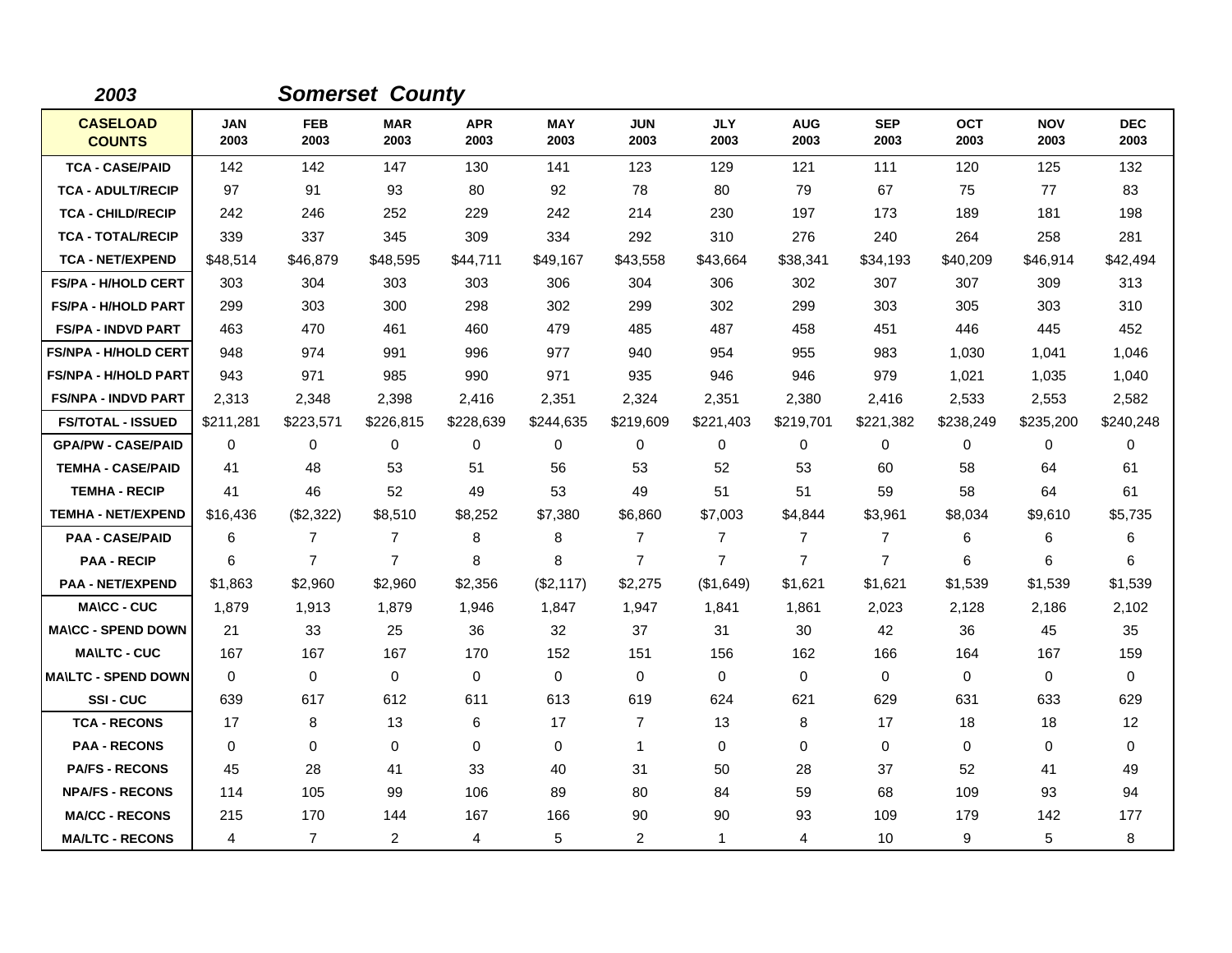| 2004                                   |                    |                    | <b>Somerset County</b> |                    |                    |                    |                    |                    |                         |                    |                    |                    |
|----------------------------------------|--------------------|--------------------|------------------------|--------------------|--------------------|--------------------|--------------------|--------------------|-------------------------|--------------------|--------------------|--------------------|
| <b>APPLICATIONS</b><br><b>ACTIVITY</b> | <b>JAN</b><br>2004 | <b>FEB</b><br>2004 | <b>MAR</b><br>2004     | <b>APR</b><br>2004 | <b>MAY</b><br>2004 | <b>JUN</b><br>2004 | <b>JLY</b><br>2004 | <b>AUG</b><br>2004 | <b>SEP</b><br>2004      | <b>OCT</b><br>2004 | <b>NOV</b><br>2004 | <b>DEC</b><br>2004 |
| <b>TCA - RECD</b>                      | 32                 | 14                 | 20                     | 25                 | 26                 | 28                 | 31                 | 34                 | 39                      | 29                 | 25                 | 19                 |
| <b>TCA - APPRVD</b>                    | 5                  | 17                 | 8                      | 13                 | 14                 | 16                 | 11                 | 17                 | 14                      | 18                 | 12                 | 18                 |
| <b>TCA - N/APPRVD</b>                  | 17                 | 13                 | 14                     | 13                 | 15                 | 11                 | 24                 | 23                 | 27                      | 27                 | 12                 | 20                 |
| <b>TCA - CLOSED</b>                    | 10                 | 8                  | 13                     | 12                 | 13                 | 14                 | 14                 | 13                 | 11                      | 14                 | 10                 | 6                  |
| <b>FS/PA - RECD</b>                    | 6                  | 5                  | 8                      | 4                  | $\overline{7}$     | 8                  | $\overline{7}$     | 6                  | 6                       | 3                  | 7                  | 10                 |
| <b>FS/PA - APPRVD</b>                  | 6                  | 5                  | $\overline{7}$         | 4                  | 4                  | 9                  | $\overline{c}$     | 6                  | 6                       | 4                  | 9                  | 11                 |
| <b>FS/PA - N/APPRVD</b>                | $\mathbf 0$        | 0                  | $\overline{c}$         | $\overline{c}$     | 0                  | $\overline{c}$     | $\mathbf{1}$       | $\mathbf{1}$       | 1                       | $\overline{c}$     | $\overline{c}$     | 0                  |
| <b>FS/NPA - RECD</b>                   | 126                | 97                 | 101                    | 86                 | 79                 | 99                 | 122                | 111                | 148                     | 127                | 104                | 101                |
| <b>FS/NPA - APPRVD</b>                 | 111                | 80                 | 88                     | 78                 | 61                 | 76                 | 102                | 100                | 111                     | 108                | 97                 | 91                 |
| <b>FS/NPA - N/APPRVD</b>               | 20                 | 18                 | 28                     | 23                 | 18                 | 23                 | 34                 | 40                 | 24                      | 37                 | 34                 | 25                 |
| <b>TEMHA - RECD</b>                    | 5                  | 1                  | 4                      | 5                  | 11                 | 11                 | 14                 | 9                  | 9                       | 14                 | 13                 | 7                  |
| <b>TEMHA - APPRVD</b>                  | 4                  | 2                  | 2                      | 3                  | 6                  | 8                  | 8                  | 2                  | 6                       | 7                  | 8                  | 5                  |
| <b>TEMHA - N/APPRVD</b>                | 5                  | 3                  | $\overline{c}$         | 3                  | $\mathbf 1$        | 5                  | $\overline{7}$     | 5                  | 6                       | 5                  | 6                  | 8                  |
| <b>TEMHA - CLOSED</b>                  | 7                  | 8                  | 5                      | 9                  | 5                  | $\overline{7}$     | 3                  | $\overline{7}$     | 6                       | 7                  | 9                  | 3                  |
| <b>PAA - RECD</b>                      | 0                  | 1                  | $\mathbf 0$            | 0                  | 0                  | 0                  | 0                  | 3                  | 1                       | 0                  | 0                  | 0                  |
| <b>PAA - APPRVD</b>                    | 0                  | 0                  | 1                      | 0                  | 0                  | 0                  | 0                  | 2                  | $\overline{\mathbf{c}}$ | 0                  | 0                  | 0                  |
| <b>PAA - N/APPRVD</b>                  | 0                  | 0                  | $\mathbf 0$            | 0                  | $\pmb{0}$          | 0                  | $\mathbf 0$        | 0                  | 1                       | 0                  | 0                  | 0                  |
| <b>PAA - CLOSED</b>                    | 0                  | 1                  | $\mathbf{1}$           | 0                  | 0                  | 1                  | 0                  | 0                  | 0                       | $\mathbf 1$        | 0                  | 0                  |
| <b>MA/CC - RECD</b>                    | 165                | 169                | 183                    | 155                | 148                | 172                | 179                | 186                | 152                     | 198                | 142                | 158                |
| <b>MA/CC - APPRVD</b>                  | 158                | 131                | 157                    | 132                | 104                | 123                | 118                | 159                | 122                     | 154                | 113                | 126                |
| <b>MA/CC - OTO</b>                     | $\mathbf{1}$       | $\overline{2}$     | 0                      | 3                  | 0                  | 2                  | 3                  | $\mathbf{1}$       | $\mathbf 0$             | $\overline{c}$     | 0                  | $\mathbf 0$        |
| <b>MA/CC - N/APPRVD</b>                | 54                 | 64                 | 79                     | 61                 | 65                 | 65                 | 79                 | 77                 | 87                      | 99                 | 63                 | 69                 |
| <b>MA/LTC - RECD</b>                   | 11                 | 4                  | $\overline{7}$         | 13                 | 10                 | 9                  | 10                 | 10                 | 10                      | 10                 | 4                  | 14                 |
| <b>MA/LTC - APPRVD</b>                 | 13                 | 11                 | 8                      | $\overline{7}$     | 5                  | 8                  | $\overline{7}$     | 9                  | 5                       | 14                 | 6                  | 9                  |
| <b>MA/LTC - OTO</b>                    | 0                  | 0                  | $\mathbf 0$            | 0                  | $\pmb{0}$          | 0                  | 0                  | 0                  | $\mathbf 0$             | 0                  | 0                  | 0                  |
| <b>MA/LTC - N/APPRVD</b>               | 16                 | 8                  | $\overline{7}$         | 5                  | 12                 | 8                  | 11                 | 9                  | 12                      | 11                 | 12                 | 10                 |
| <b>SSI-RECD</b>                        | 3                  | $\mathbf 1$        | $\overline{2}$         | 1                  | 9                  | 2                  | 4                  | 5                  | $\overline{7}$          | 10                 | 7                  | 5                  |
| <b>SSI-APPRVD</b>                      | 15                 | $\overline{7}$     | 16                     | 8                  | 9                  | 8                  | 10                 | 13                 | 12                      | 12                 | 5                  | 9                  |
| <b>SSI-OTO</b>                         | 0                  | 0                  | 0                      | 0                  | 0                  | 0                  | 0                  | 0                  | 0                       | 0                  | 0                  | 0                  |
| <b>SSI-N/APPRVD</b>                    | 4                  | 3                  | 4                      | 1                  | 2                  | 1                  | 5                  | 3                  | 3                       | 2                  | 3                  | $\overline{7}$     |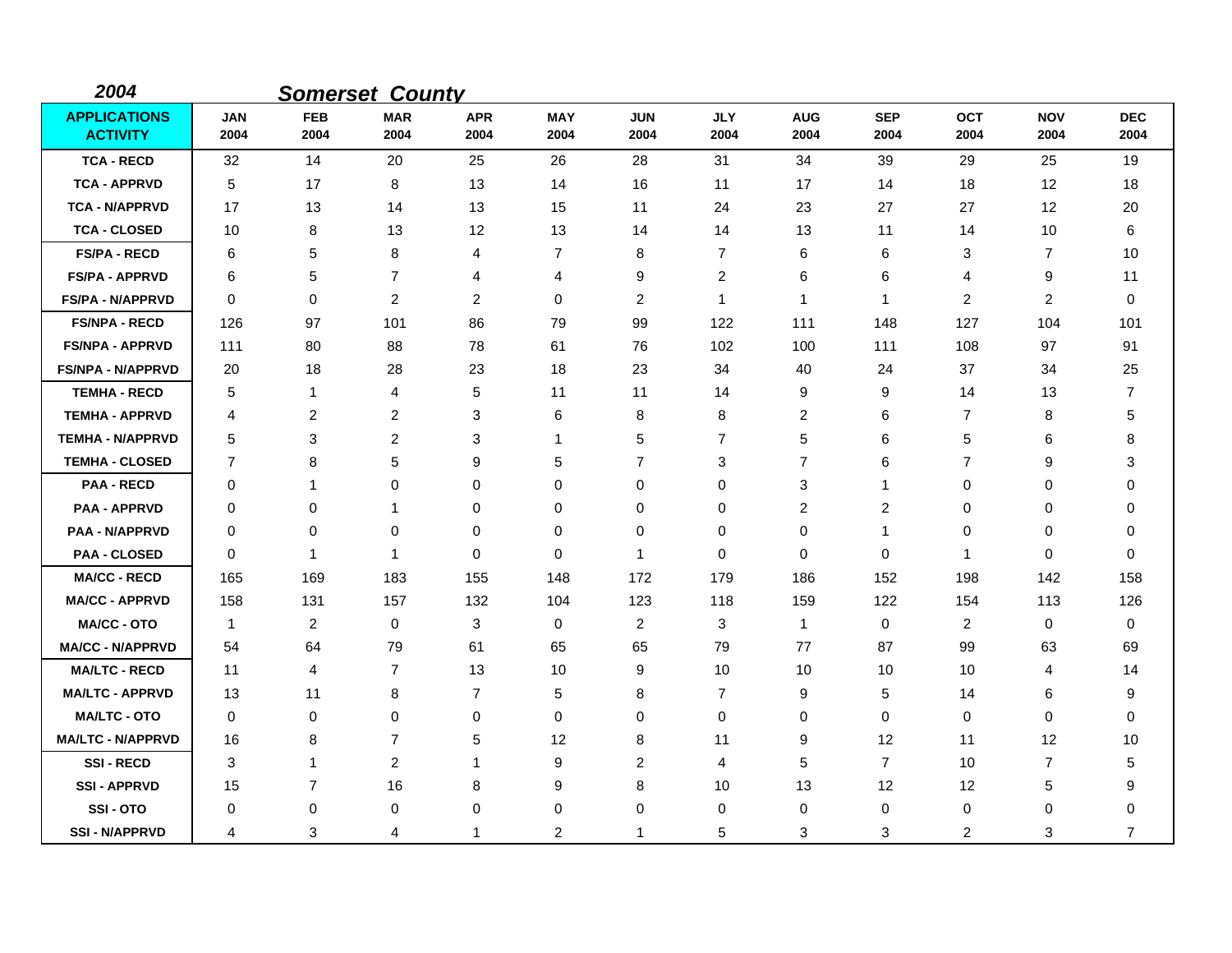| 2004                             |                    |                    | <b>Somerset County</b> |                    |                    |                    |                    |                    |                    |                    |                    |                    |
|----------------------------------|--------------------|--------------------|------------------------|--------------------|--------------------|--------------------|--------------------|--------------------|--------------------|--------------------|--------------------|--------------------|
| <b>CASELOAD</b><br><b>COUNTS</b> | <b>JAN</b><br>2004 | <b>FEB</b><br>2004 | <b>MAR</b><br>2004     | <b>APR</b><br>2004 | <b>MAY</b><br>2004 | <b>JUN</b><br>2004 | <b>JLY</b><br>2004 | <b>AUG</b><br>2004 | <b>SEP</b><br>2004 | <b>OCT</b><br>2004 | <b>NOV</b><br>2004 | <b>DEC</b><br>2004 |
| <b>TCA - CASE/PAID</b>           | 127                | 145                | 125                    | 127                | 125                | 136                | 124                | 131                | 130                | 140                | 144                | 161                |
| <b>TCA - ADULT/RECIP</b>         | 82                 | 101                | 81                     | 80                 | 76                 | 93                 | 81                 | 86                 | 88                 | 97                 | 98                 | 110                |
| <b>TCA - CHILD/RECIP</b>         | 190                | 236                | 211                    | 222                | 202                | 236                | 226                | 249                | 246                | 260                | 265                | 295                |
| <b>TCA - TOTAL/RECIP</b>         | 272                | 337                | 292                    | 302                | 278                | 329                | 307                | 335                | 334                | 357                | 363                | 405                |
| <b>TCA - NET/EXPEND</b>          | \$44,382           | \$49,115           | \$55,150               | \$37,853           | \$41,287           | \$43,685           | \$49,691           | \$45,875           | \$57,624           | \$47,622           | \$50,528           | \$57,784           |
| <b>FS/PA - H/HOLD CERT</b>       | 304                | 306                | 305                    | 297                | 291                | 299                | 310                | 314                | 316                | 323                | 331                | 339                |
| <b>FS/PA - H/HOLD PART</b>       | 301                | 304                | 301                    | 295                | 290                | 297                | 309                | 313                | 315                | 322                | 329                | 336                |
| <b>FS/PA - INDVD PART</b>        | 440                | 434                | 445                    | 430                | 420                | 434                | 471                | 484                | 509                | 537                | 560                | 557                |
| <b>FS/NPA - H/HOLD CERT</b>      | 1,083              | 1,104              | 1,105                  | 1,119              | 1,109              | 1,095              | 1,057              | 1,061              | 1,080              | 1,100              | 1,120              | 1,147              |
| <b>FS/NPA - H/HOLD PART</b>      | 1,070              | 1,100              | 1,097                  | 1,112              | 1,104              | 1,089              | 1,049              | 1,053              | 1,076              | 1,097              | 1,115              | 1,139              |
| <b>FS/NPA - INDVD PART</b>       | 2,642              | 2,679              | 2,671                  | 2,712              | 2,718              | 2,694              | 2,635              | 2,623              | 2,613              | 2,648              | 2,662              | 2,718              |
| <b>FS/TOTAL - ISSUED</b>         | \$245,714          | \$253,784          | \$254,198              | \$257,557          | \$257,632          | \$258,032          | \$252,300          | \$256,275          | \$256,963          | \$282,065          | \$286,674          | \$288,846          |
| <b>GPA/PW - CASE/PAID</b>        | $\Omega$           | 0                  | $\Omega$               | 0                  | 0                  | $\Omega$           | 0                  | 0                  | $\Omega$           | $\Omega$           | 0                  | $\Omega$           |
| <b>TEMHA - CASE/PAID</b>         | 62                 | 55                 | 60                     | 47                 | 50                 | 53                 | 61                 | 56                 | 63                 | 60                 | 58                 | 59                 |
| <b>TEMHA - RECIP</b>             | 60                 | 52                 | 56                     | 46                 | 50                 | 52                 | 60                 | 55                 | 59                 | 56                 | 58                 | 59                 |
| <b>TEMHA - NET/EXPEND</b>        | \$9,607            | \$2,470            | \$1,055                | (\$309)            | \$9,200            | \$7,532            | \$7,669            | \$8,615            | \$7,531            | \$2,506            | \$10,680           | \$5,150            |
| <b>PAA - CASE/PAID</b>           | 5                  | 5                  | $\overline{7}$         | 6                  | 6                  | 5                  | 4                  | 6                  | 8                  | $\overline{7}$     | $\overline{7}$     | 7                  |
| <b>PAA - RECIP</b>               | 5                  | 5                  | $\overline{7}$         | 6                  | 6                  | 5                  | 4                  | 6                  | 8                  | $\overline{7}$     | $\overline{7}$     | $\overline{7}$     |
| <b>PAA - NET/EXPEND</b>          | \$1,455            | \$1,455            | \$1,595                | \$1,537            | \$1,537            | \$769              | (\$839)            | \$851              | \$1,740            | \$1,658            | \$1,658            | \$1,655            |
| <b>MA\CC - CUC</b>               | 2,132              | 2,219              | 2,158                  | 2,230              | 2,168              | 2,283              | 2,193              | 2,204              | 2,239              | 2,168              | 2,228              | 2,141              |
| <b>MA\CC - SPEND DOWN</b>        | 30                 | 42                 | 39                     | 43                 | 28                 | 36                 | 29                 | 32                 | 40                 | 35                 | 40                 | 26                 |
| <b>MAILTC - CUC</b>              | 159                | 160                | 159                    | 160                | 163                | 166                | 154                | 159                | 159                | 157                | 152                | 155                |
| <b>MA\LTC - SPEND DOWN</b>       | 0                  | $\mathbf 0$        | $\mathbf 0$            | $\mathbf 0$        | $\mathbf 0$        | $\mathbf 0$        | 0                  | 0                  | $\mathbf 0$        | $\mathbf 0$        | $\mathbf 0$        | 0                  |
| SSI-CUC                          | 637                | 635                | 640                    | 638                | 641                | 644                | 644                | 640                | 639                | 638                | 642                | 642                |
| <b>TCA - RECONS</b>              | 16                 | 13                 | 18                     | 21                 | 12                 | 16                 | 10                 | 10                 | 21                 | 23                 | 12                 | 20                 |
| <b>PAA - RECONS</b>              | $\Omega$           | 0                  | $\mathbf 0$            | $\mathbf 0$        | 0                  | $\mathbf 0$        | 0                  | 0                  | $\mathbf 0$        | 0                  | $\mathbf 0$        | $\mathbf 0$        |
| <b>PA/FS - RECONS</b>            | 50                 | 36                 | 37                     | 46                 | 48                 | 34                 | 54                 | 41                 | 47                 | 47                 | 56                 | 42                 |
| <b>NPA/FS - RECONS</b>           | 97                 | 89                 | 114                    | 97                 | 95                 | 93                 | 101                | 77                 | 84                 | 108                | 99                 | 98                 |
| <b>MA/CC - RECONS</b>            | 192                | 140                | 192                    | 152                | 141                | 169                | 186                | 155                | 150                | 167                | 177                | 184                |
| <b>MA/LTC - RECONS</b>           | 4                  | 9                  | $\overline{7}$         | 3                  | 5                  | 6                  | $\overline{7}$     | 8                  | 5                  | 6                  | $\overline{2}$     | 8                  |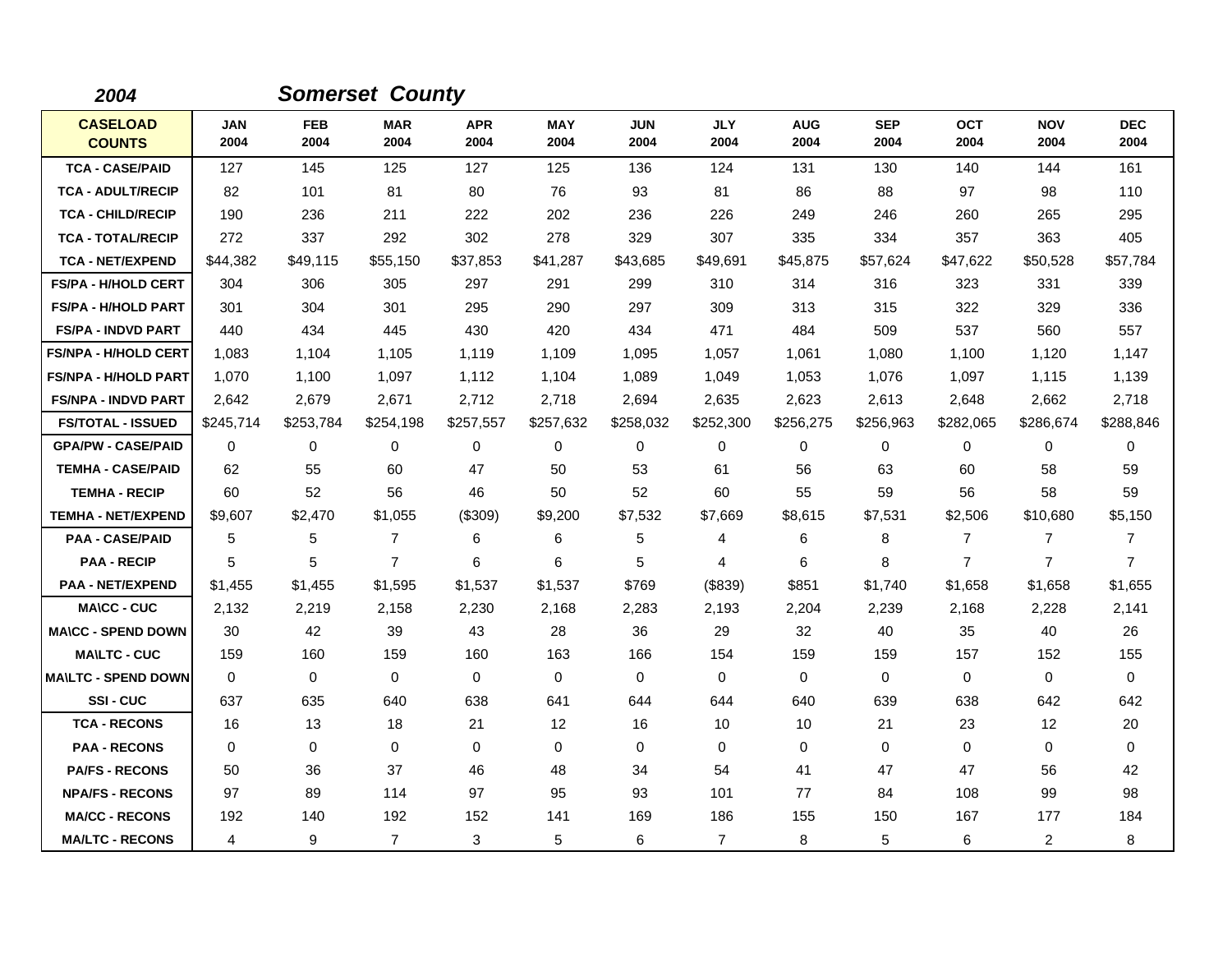| 2005                                   |                    |                    | <b>Somerset County</b> |                    |                    |                    |                    |                            |                    |                    |                    |                    |
|----------------------------------------|--------------------|--------------------|------------------------|--------------------|--------------------|--------------------|--------------------|----------------------------|--------------------|--------------------|--------------------|--------------------|
| <b>APPLICATIONS</b><br><b>ACTIVITY</b> | <b>JAN</b><br>2005 | <b>FEB</b><br>2005 | <b>MAR</b><br>2005     | <b>APR</b><br>2005 | <b>MAY</b><br>2005 | <b>JUN</b><br>2005 | <b>JLY</b><br>2005 | <b>AUG</b><br>2005         | <b>SEP</b><br>2005 | <b>OCT</b><br>2005 | <b>NOV</b><br>2005 | <b>DEC</b><br>2005 |
| <b>TCA - RECD</b>                      | 25                 | 19                 | 25                     | 27                 | 26                 | 34                 |                    |                            |                    |                    |                    |                    |
| <b>TCA - APPRVD</b>                    | $\overline{7}$     | 14                 | 16                     | 13                 | 13                 | 9                  |                    |                            |                    |                    |                    |                    |
| <b>TCA - N/APPRVD</b>                  | 15                 | 6                  | 16                     | 15                 | 17                 | 23                 |                    | NEW FORMAT AS OF JULY 2005 |                    |                    |                    |                    |
| <b>TCA - CLOSED</b>                    | 11                 | 15                 | 10                     | 15                 | 17                 | 16                 |                    |                            |                    |                    |                    |                    |
| <b>FS/PA - RECD</b>                    | 5                  | 5                  | 5                      | 3                  | 3                  | 7                  |                    |                            |                    |                    |                    |                    |
| <b>FS/PA - APPRVD</b>                  | 3                  | 5                  | $\overline{7}$         | 3                  | $\overline{2}$     | 6                  |                    |                            |                    |                    |                    |                    |
| <b>FS/PA - N/APPRVD</b>                | $\mathbf{1}$       | 0                  | $\mathbf{1}$           | $\overline{c}$     | 0                  | $\mathbf{1}$       |                    |                            |                    |                    |                    |                    |
| <b>FS/NPA - RECD</b>                   | 115                | 98                 | 96                     | 95                 | 78                 | 105                |                    | NEW FORMAT AS OF JULY 2005 |                    |                    |                    |                    |
| <b>FS/NPA - APPRVD</b>                 | 89                 | 90                 | 80                     | 79                 | 64                 | 81                 |                    |                            |                    |                    |                    |                    |
| <b>FS/NPA - N/APPRVD</b>               | 26                 | 28                 | 19                     | 27                 | 20                 | 29                 |                    |                            |                    |                    |                    |                    |
| <b>TEMHA - RECD</b>                    | 10                 | 5                  | 6                      | 14                 | 6                  | 10                 |                    |                            |                    |                    |                    |                    |
| <b>TEMHA - APPRVD</b>                  | 9                  | 5                  | 6                      | 7                  | 7                  | 6                  |                    |                            |                    |                    |                    |                    |
| <b>TEMHA - N/APPRVD</b>                | 3                  | $\mathbf{1}$       | 5                      | $\overline{2}$     | 3                  | $\overline{7}$     |                    |                            |                    |                    |                    |                    |
| <b>TEMHA - CLOSED</b>                  | 6                  | 5                  | 10                     | $\overline{7}$     | 6                  | 5                  |                    |                            |                    |                    |                    |                    |
| <b>PAA - RECD</b>                      | 1                  | 0                  | $\mathbf{1}$           | 0                  | 0                  | 3                  |                    |                            |                    |                    |                    |                    |
| <b>PAA - APPRVD</b>                    | 1                  | 0                  | 0                      | $\pmb{0}$          | 0                  | 3                  |                    |                            |                    |                    |                    |                    |
| <b>PAA - N/APPRVD</b>                  | 0                  | 0                  | 0                      | 1                  | 0                  | 0                  |                    |                            |                    |                    |                    |                    |
| <b>PAA - CLOSED</b>                    | $\mathbf{1}$       | $\mathbf 0$        | $\mathbf 0$            | 0                  | $\mathbf 0$        | $\mathbf 0$        |                    |                            |                    |                    |                    |                    |
| <b>MA/CC - RECD</b>                    | 181                | 164                | 191                    | 208                | 170                | 206                |                    |                            |                    |                    |                    |                    |
| <b>MA/CC - APPRVD</b>                  | 119                | 138                | 138                    | 145                | 111                | 138                |                    |                            |                    |                    |                    |                    |
| <b>MA/CC - OTO</b>                     | $\mathbf{1}$       | $\mathbf{1}$       | 3                      | 0                  | 0                  | 0                  |                    |                            |                    |                    |                    |                    |
| <b>MA/CC - N/APPRVD</b>                | 65                 | 78                 | 66                     | 63                 | 81                 | 80                 |                    |                            |                    |                    |                    |                    |
| <b>MA/LTC - RECD</b>                   | 20                 | 16                 | 13                     | $\overline{7}$     | 8                  | 16                 |                    |                            |                    |                    |                    |                    |
| <b>MA/LTC - APPRVD</b>                 | 10                 | 12                 | 16                     | 14                 | 5                  | $\,6$              |                    |                            |                    |                    |                    |                    |
| <b>MA/LTC - OTO</b>                    | 0                  | $\mathbf 0$        | 0                      | $\mathbf 0$        | 0                  | $\mathbf 0$        |                    |                            |                    |                    |                    |                    |
| <b>MA/LTC - N/APPRVD</b>               | 15                 | 18                 | 15                     | $\overline{7}$     | 8                  | 13                 |                    |                            |                    |                    |                    |                    |
| <b>SSI-RECD</b>                        | $\overline{7}$     | $\overline{7}$     | 6                      | $\overline{7}$     | 5                  | 10                 |                    |                            |                    |                    |                    |                    |
| <b>SSI - APPRVD</b>                    | 4                  | 9                  | 9                      | 11                 | 5                  | 11                 |                    |                            |                    |                    |                    |                    |
| SSI-OTO                                | 0                  | 0                  | $\pmb{0}$              | $\mathbf 0$        | 0                  | 0                  |                    |                            |                    |                    |                    |                    |
| <b>SSI - N/APPRVD</b>                  | $\mathbf{1}$       | 8                  | $\overline{c}$         | $\mathbf{1}$       | $\mathbf{1}$       | 3                  |                    |                            |                    |                    |                    |                    |